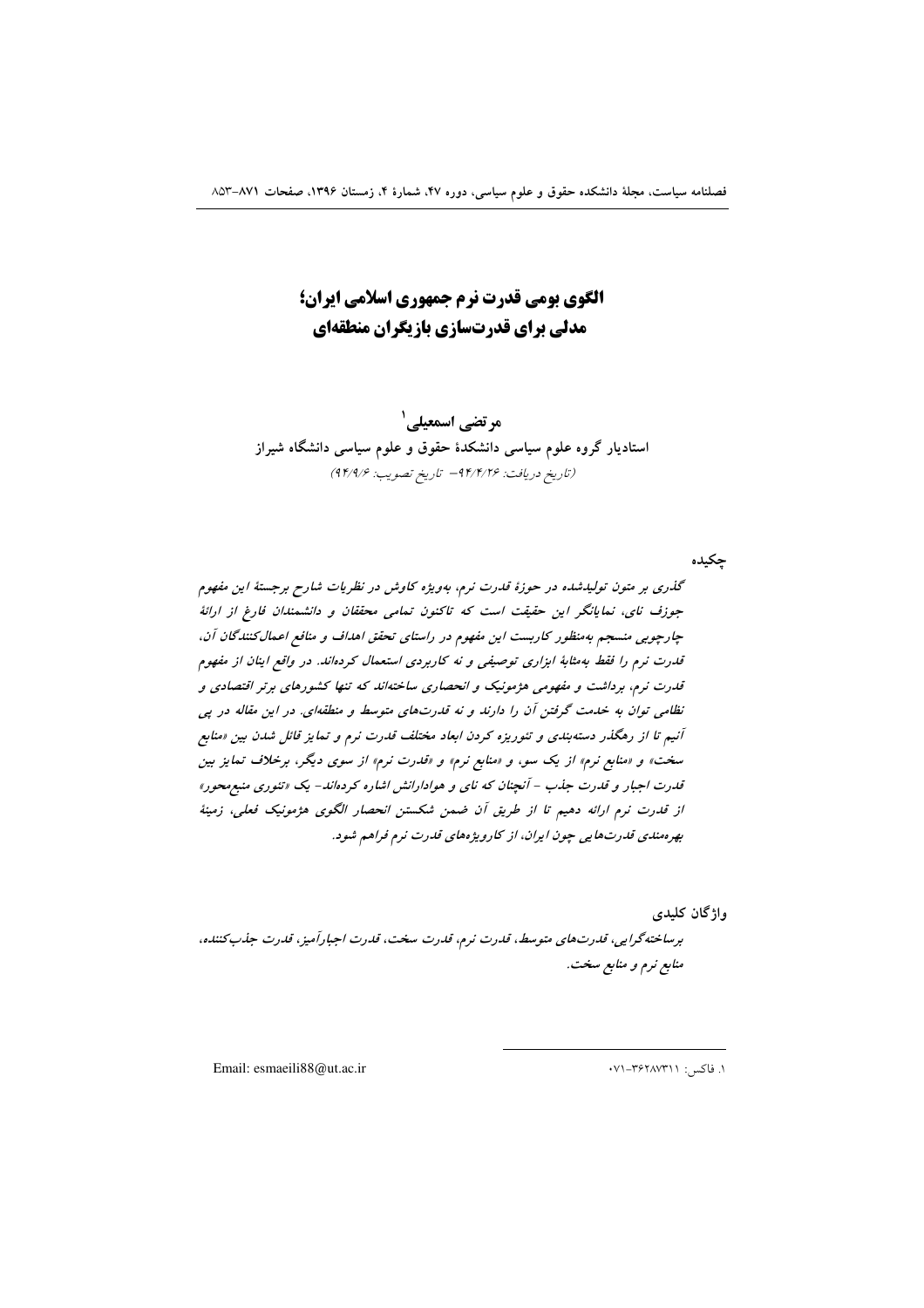جهاني شدن با ايجاد تغيير در ماهيت و اشكال قدرت (اصلي ترين مؤلفهٔ تعيين كنندهٔ جايگاه کشورها در نظام جهانی) موجب افزایش تأثیر «قدرت نرم»<sup>۱</sup> بر روند سیاست خارجی کشورها در راستای دستیابی به اهداف و منافع ملی شده است. بنابراین بازیگران ملی و بین|لمللی از طریق تحول حادثشده در ماهیت قدرت که موجب افزایش تأثیرگذاری ابزارهای متنوع قدرت شده است و اغلب با تکیه بر انواع نرم قدرت، البته به موازات اشکال سخت آن، اهداف و منافع خود را در حوزههای بسیار گستردهتر، کارامدتر و متنوعتر دنبال میکنند. ملاحظه می شود درحالی که عرصهٔ دیپلماسی و سیاست خارجی تا چند دههٔ پیش میدانی برای تاختوتاز قدرتها (قدرتهای نظامی) بود، قدرت نرمافزاری ضمن برخورداری از هزینه و خطریذیری کمتر نسبت به قدرت سختافزاری (بهویژه ابزارهای نظامی)، زمینه را برای ظهور كشورهاى ضعيفتر در عرصهٔ روابط بين|لملل و جبران كمبود قدرت آنها (در حد توان) فراهم آورده است. ازاین و باید توجه داشت که «قدرت نرم» صرفاً یک نظریهٔ تحلیلی برای شناخت نیست، بلکه ارزش عملیاتی و کاربردی دارد (جانیپور، ۱۳۹۱: ۱۵).

جمهوری اسلامی ایران نیز از ابتدای شکل گیری با توجه به مسائل و معضلات متعددی که در عرصهٔ روابط بینالملل با آنها روبهرو بوده است و همچنین حیطهٔ رو به رشد نفوذ سیاست خارجي و رسالت اسلامي و انقلابي خود، ضمن توجه اساسي به برنامهريزي هاي سختافزاري به منظور حفظ تمامیت ارضی و استقلال سیاسی، به اهمیت همهجانبهٔ قدرت نرم در عصر انقلاب ارتباطات، پی برده و سعی کرده است بهتناسب قابلیتها و تواناییها، از این ابزار بهمنظور اهداف و سیاستهای خود در عرصهٔ سیاست خارجی بهره گیرد و به آنها جامهٔ عمل بپوشاند. اما مروری بر ادبیات موجود در حوزهٔ قدرت نرم جمهوری اسلامی ایران، در کنار سایر کاستی ها و نقایص عمدهٔ وارده بر آنها، ما را با واقعیت بسیار مهمی روبهرو می سازد؛ خلأ بسیار محسوس یک «الگوی نظری بومی قدرت نرم برای جمهوری اسلامی ایران». با وجود قابلیتهای بسیار، جمهوری اسلامی ایران در زمینهٔ قدرت نرم در هر دو حوزهٔ نظر و عمل با کاستی ها و ایرادات بسیاری روبهروست، بهگونهای که در حوزهٔ نظری با خلأ وجود یک الگوی نظري بومي قدرت نرم براي خود مواجه بوده و صرفاً دل در گرو نظريهٔ غربي قدرت نرم نهاده است. در کنار این امر در حوزهٔ عملی نیز منشعب از همان ضعف نظری و فقدان الگوی بومی شاهد اقداماتی صرفاً مقطعی، کوتاهمدت، نسنجیده و پراکندهایم که ماحصل همهٔ آنها، تشتّت و یراکندگی در هر دو حوزهٔ نظری و عملی در زمینهٔ قدرت نرم است.

علاوهبر مطالب پیش گفته و مهمتر از آن، توجه به این نکته ضروری است که تا زمانی که

1. Soft Power

مقدمه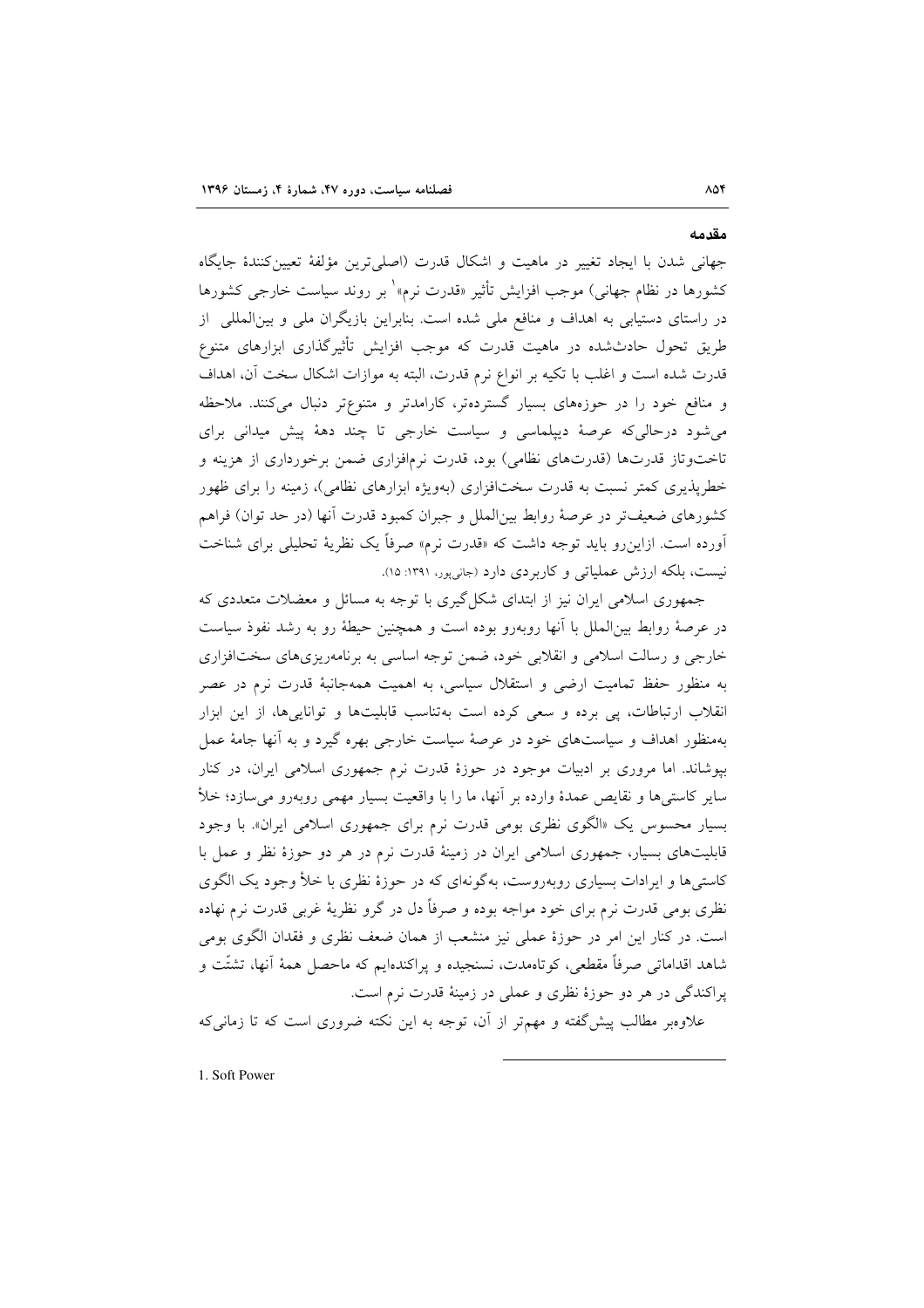رفتارهای سیاست خارجی از یک سو الگومند و از سوی دیگر مبتنی بر چارچوب تئوریک بومي نباشد، تحقق آرمانها، اصول، اهداف و منافع ملي غيرممكن يا حداقل بسيار مشكل می نمایاند. ازاین رو در بحث قدرت نرم نیز به عنوان یکی از ابزارهای بسیار مهم سیاست خارجي در دنياي جهاني شدهٔ امروز، «الگومندي» از يک سو و ابتناي آن بر يک «رويکرد تئوریک بومی»، ضرورتی مضاعف و فوری است. بنابراین، ضرورتِ مضاعفِ «الگومندی سیاست خارجی» و اهتمام به دست یازیدن به «چارچوب تئوریک بومی»، در حوزهٔ قدرت نرم از یک سو و برداشت توصیفی، هژمونیک و انحصاری از مفهوم قدرت نرم در راستای منافع قدرتهای بزرگ و نادیده گرفتن پتانسیلهای این مفهوم در تحقق اهداف و منافع قدرتهای کوچک و متوسط بهویژه از سوی نای و پیروانش، از سوی دیگر، تماماً موجب شده است تا .<br>نگارنده در این مقاله تلاش کند تا از رهگذر دستهبندی و تئوریزه کردن ابعاد مختلف قدرت نرم و تمايز قائل شدن بين «منابع سخت» و «منابع نرم»، برخلاف تمايز بين قدرت اجبار و قدرت جذب – آنچنان که نای و هوادارنش اشاره کردهاند– یک «تئوری منبع**هحور» از قدرت** نرم ارائه دهد تا از طریق آن ضمن شکستن انحصار الگوی فعلی و هژمونیک قدرت نرم، زمینهٔ بهرهمندی قدرتهای کوچک یا متوسطی چون ایران، از کارویژههای قدرت نرم فراهم شود.

# تاريخچۀ قدرت نرم

«قدرت نرم» در مفهوم امروزی آن، نخستین بار توسط جوزف نای، در مقالهای با عنوان «گمراهکنندگی استعارهٔ انحطاط»<sup>۱</sup> در نشریهٔ آتلانتیک<sup>۲</sup> در مارس ۱۹۹۰ مطرح شد. وی در این مقاله می گوید: «اگر آمریکا تنها ۲ درصد از مبلغ تولید ناخالص داخلی را به برنامهای اختصاص دهد که هم آموزش داخلی را ارتقا دهد و هم کمکهای مؤثر و اطلاعات مورد نظر را به خارج برساند، به قدرتی متفاوت و عمیقتر از قدرت سخت<sup>۳</sup> دست میbیابد که «قدرت نرم» خوانده میشود» (Nye, 1990(1): 88). نای سپس در کتابی با عنوان *ملزم به رهبری: تغییر ماهیت قدرت آمریکا* '، برای توصیف و پیش بینی تداوم هژمونی ایالات متحدهٔ آمریکا طی سالهای كاهش قدرت ملي اين كشور، اين مفهوم را بيشتر بررسي كرد (Nye, 1990(2): 180). او در اين کتاب کوشید برخلاف دیدگاه برتر جهانی مبنی بر افول آمریکا، نشان دهد که آمریکا نهتنها به لحاظ قدرت نظامی و اقتصادی، بلکه در بعد سومی به نام قدرت نرم نیز قویترین کشور بهشمار می رود. ازاین رو، نای این مفهوم را نخستین بار بدین سان تعریف کرد: «قدرت نرم

<sup>1.</sup> The Misleading Metaphor of Decline

<sup>2.</sup> Atlantic

<sup>3.</sup> Hard Power

<sup>4.</sup> Bound to Lead: The Changing Nature of American Power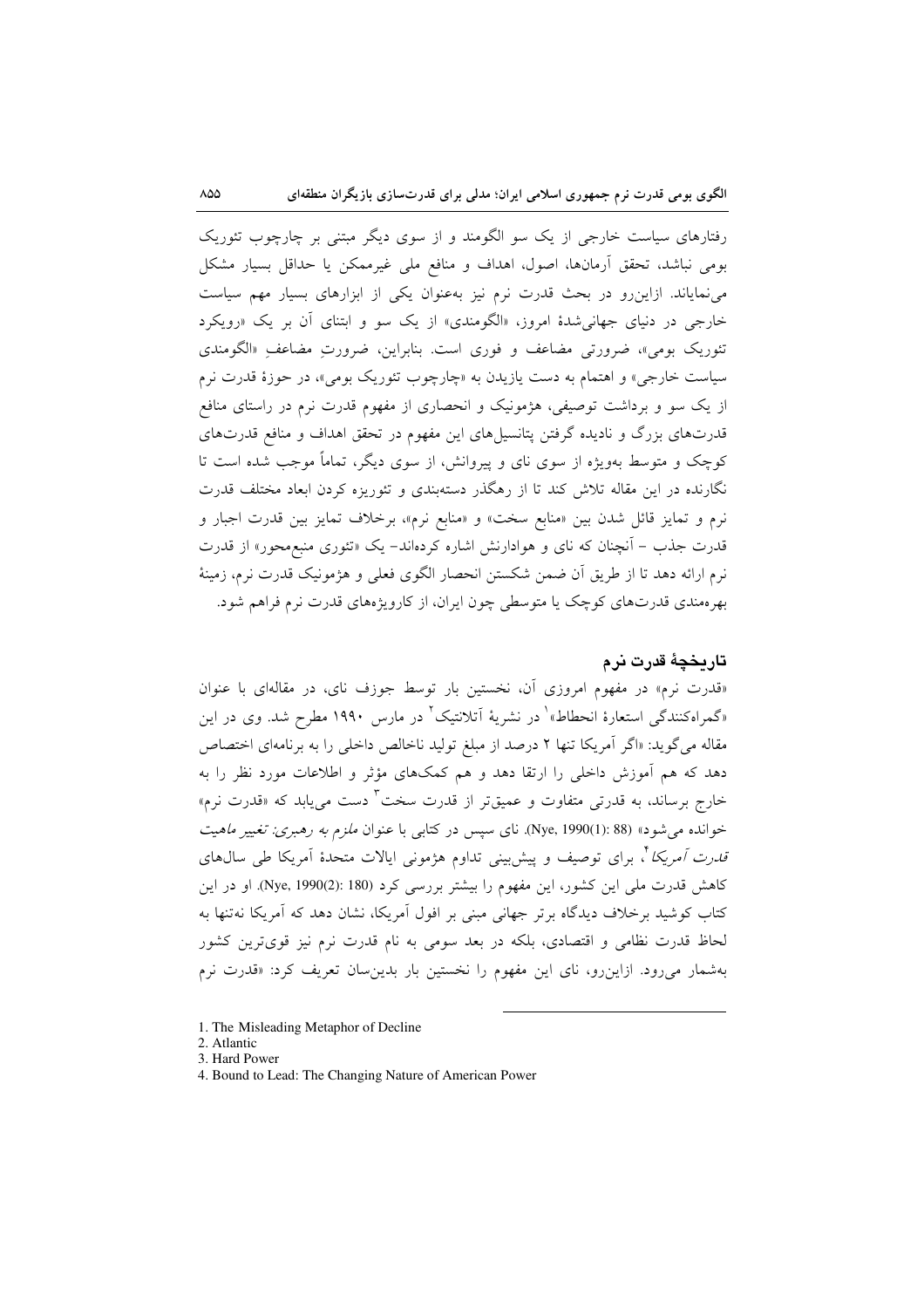توانایی کسب چیزی است که می خواهیم؛ آن هم از طریق جذب، نه اجبار». نای در ادامه می نویسد: «این نوع قدرت از طریق روابط با متحدان، کمکهای اقتصادی و تبادلات فرهنگی حاصل می شود» (Nye, 2004: 16). بنابراین، در مفهوم اصلی، قدرت نرم بهعنوان قدرت رفتاری جذب کننده تعریف شده بود؛ به معنای «توانایی کسب چیزی است که می خواهیم» (Nye,  $(1990(2): 188)$ 

باید توجه داشت که مفهوم قدرت نرم تنها به دهههای اخیر و بهویژه اندیشههای جوزف نای محدود نمی شود و ردیای این مفهوم را می توان در گذشتههای بسیار دور سراغ گرفت. به اعتقاد بسياري، ايدهٔ جذب بهعنوان نوعي از قدرت به فيلسوفان چين باستان از جمله لائوتسه ْ در قرن پنجم یا ششم قبل از میلاد برمی گردد (محمدی، ۱۳۸۹: ۲۳). همچنین، قدرت نرم با دو بعد از نظریهٔ ابعاد سهگانهٔ قدرت (برجستهسازی و قدرت بنیادین) که استبون لوکس<sup>۲</sup> در کتاب ق*درت: نگرشی رادیکال* ارائه کرده، قابل مقایسه است. این رویکرد جدید، معطوف به قدرتی است که به تعبیر لوکس «بعد سوم قدرت»<sup>۳</sup> نام گرفته است؛ قدرت<sub>ی</sub> که ماهیت آن متفاوت شده و چهرهٔ تازهای یافته که مبتنی بر ذهنیتپردازی و اقناعسازی است. در این رویکرد زور عریان و خشونت، نمود کمتری دارد و در عوض، توانایی بهدست آوردن خواستهها از طریق مجذوب کردن (بهجای اجبار یا تشویق) صورت می گیرد (لوکس ۱۳۷۵: ۴۱).

علاوهبر موارد مذکور، مفاهیم مشابه دیگری نیز پیش از این در اندیشهٔ افرادی دیگری مطرح شده بود که شباهت بسیاری با مفهوم قدرت نرم دارند. از جملهٔ این افراد و مفاهیم مي توان به هژموني گرامشي ً، قدرت نمادين بورديو ْ، اقتدار وبر ً، قدرت انضباطي فوكو ٌ، قدرت ارتباطی هابرماس<sup>^</sup> و سرمایهٔ اجتماعی پاتنام<sup>۹</sup> اشاره کرد. همچنین در حوزهٔ روابط بینالملل، نظریهٔ برساختهگرایی<sup>۱۰</sup> که بر قدرت ایدهها و هنجارها تأکید دارد، تا حدودی به قدرت نرم شبیه است (غراباق زندی، ۱۳۸۸: ۸۲). با وجود این و پیشینهٔ قدرت نرم در تفکرات اندیشمندان پیش از نای، جریان اصلی دانشمندان حوزهٔ روابط بین(لملل، توجه اندکی را به جنبهها و قابلیتهای غیرمادی قدرت معطوف داشتهاند. برای مثال برساختهگرایان `` در روابط

1. Laozi

- 2. Steven Lukes
- 3. Third Dimension of Power
- 4. Gramsci's Hegemony 5. Bourdieu's Symbolic Power
- 6. Weber's Authority
- 7. Foucault's Disciplinary Power
- 8. bermas' Communicative Power
- 9. tnam's Social Capital
- 10. Constructivism
- 11. Constructivists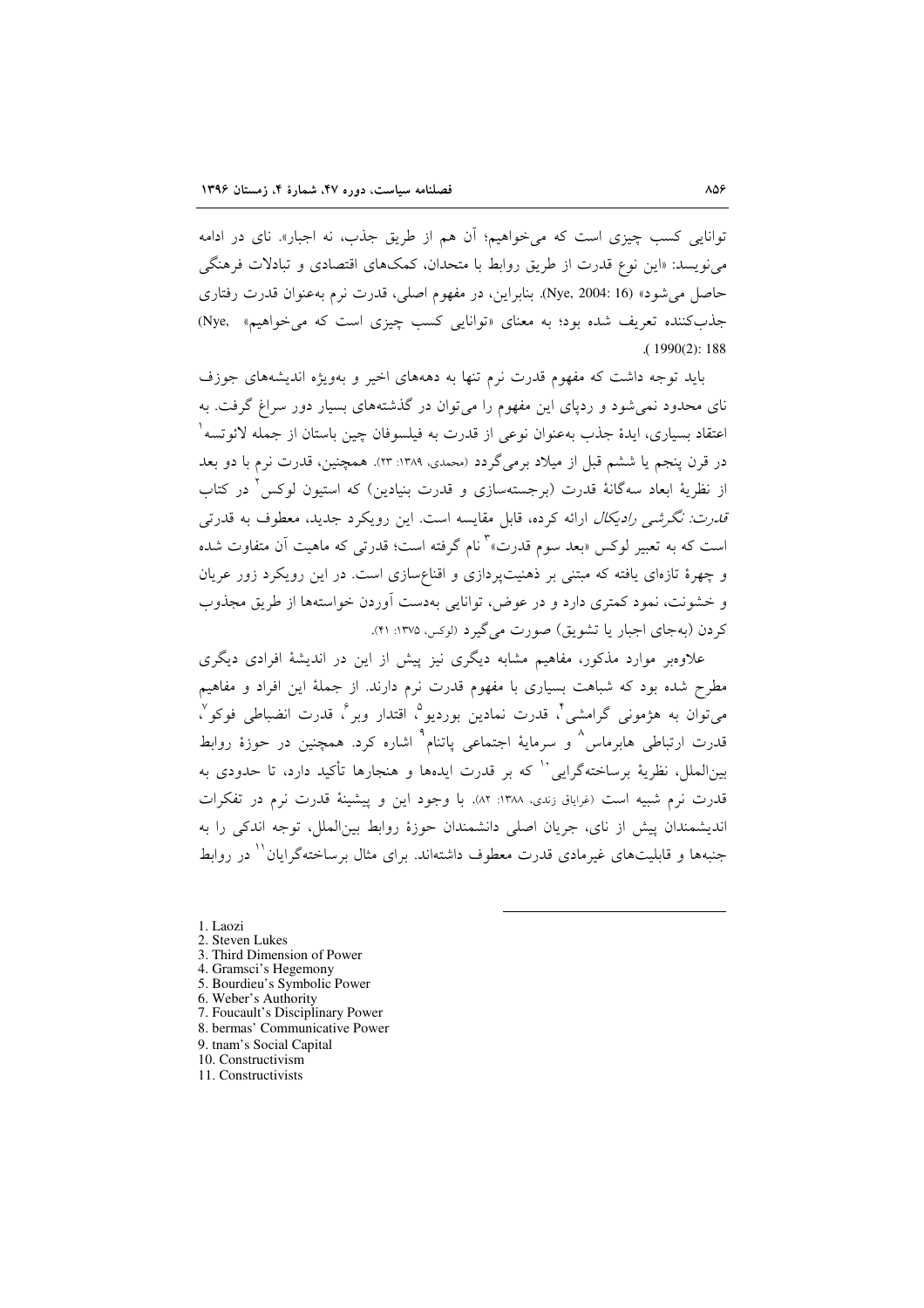بین|لملل، قدرت هنجارها و ایدهها را به رسمیت شناختند که کاملاً شبیه مفهوم قدرت نرم است؛ با اینکه این گروه انرژی زیادی را صرف مبارزه با واقع گرایان حول موضوع تأثیر قطعی ساختار آنارشیک روابط بینالملل بر رفتارهای دولت کردند، مباحث خود را در قالب مفهوم جدیدی از قدرت با پیامدهای سیاسی مشخص بسط ندادند. بنابراین حتی درصورتی که مباحث برساختهگرایانه از قدرت در روابط بین|لملل بسیاری از مؤلفههای مرکزی آن چیزی را که نای قدرت نرم نامیده است در برداشته باشد، ایدههای برساختهگرایانه بهصورت یک ادغام نظامهند از مباحث سازندهگرايانهٔ مجزا از قدرت معنايي ` توسعه نيافت. علاوهبر اين، به همان اندازه كه مفهوم قدرت نرم نای محبوبیت عمومی بهدست می آورد، مباحث برساخته گرایانه در خصوص قدرت معنایی حتی در محیطهای دانشگاهی نهتنها با اقبال گستردهای روبهرو نشد، بلکه توسط مفهوم قدرت نرم جایگزین شد. این در حالی است که اگرچه تعریف نای از مفهوم قدرت نرم افق جدیدی را در فهم یارهای از ابعاد پنهان روابط بین المللی از جمله شیوههای غیرخشونتآمیز <sup>۲</sup> و غیراجباری <sup>۳</sup> تحت تأثیر قرار دادن دیگران گشود، خود مفهوم قدرت نرم بر مبنای چارچوب تئوریک توسعهیافته استوار نیست. ازاین رو این مفهوم (قدرت نرم) اغلب بهعنوان ابزاری توصیفی در راستای تشریح ابعاد غیرمعمول قدرت ایالات متحدهٔ آمریکا یا جهت فهرست کردن منابع قدرت نرم یک کشور بدون اشاره به مکانیسمهای کاربست و اعمال قدرت استفاده شده است. بهعبارت دیگر، نای تنها به این نکته اشاره کرد که بین قدرت سخت و قدرت نرم تمایز وجود دارد، درحالیکه هیچ چارچوب تئوریک سودمندی را برای فهم مکانیسم تولید «قدرت نرم» از رهگذر استعمال و کاربست «منابع نرم»، پیشنهاد نداده است (نای، ۱۳۸۷). ازاین٫رو بهواسطهٔ فقدان ارائهٔ چارچوبی نظری برای قدرت نرم از سوی نای، یافتن هر نوع گفتمان یا سیاست قدرت نرم برای کشوری که قصد دارد فراتر از تأکید صرف بر دیپلماسی عمومی ٌ، کمک رسمی توسعه ؓ، تقویت نهادهای بین|لمللی و مبادلات فرهنگی حركت كند، بسيار مشكل است (Lee,2009: 206-207).

- 3. Non-coercive
- 4. Public Diplomacy

۵ـ کمک رسمی توسعه (Official Development Assistance) یا (ODA). به کمکهای بلاعوض یا وامهایی با شرایطی آسان گفته میشود که اغلب بهمنظور تشریک مساعی در توسعهٔ اقتصادی و ارتقای سطح رفاه جامعه، توسط مؤسسات دولتی به کشورهای در حال توسعه و مناطقی که در فهرست کشورهای دریافتکنندهٔ کمک قرار دارند، اعطا می شود. این فهرست توسط کمیتهٔ کمک توسعهای (DAC) یا (Development Assistance Committee) وابسته به سازمان همکاریهای اقتصادی و توسعه (OECD) یا Organization for Economic Co-operation and) (Development تهيه شده است.

 $\lambda$   $\land\forall$ 

<sup>1.</sup> Ideational power

<sup>2.</sup> Non-violent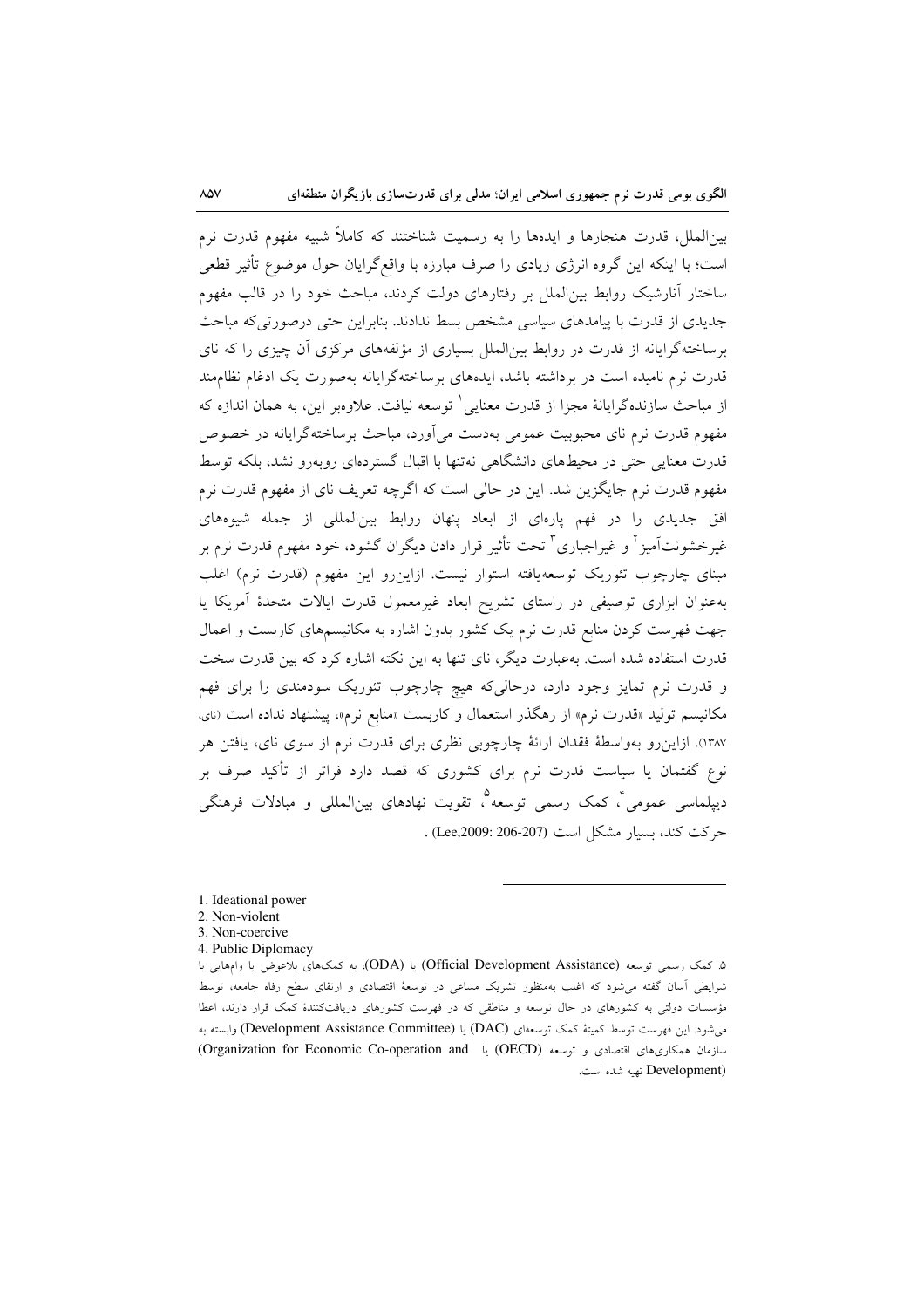با تأكيد صرف ناي بر «منابع نرم» ٰ و تمايز بين قدرت نرم و قدرت سخت، بايد پذيرفت که این تأکیدات مقولهٔ جدیدی نیست و فراتر از احیای یک منطق قدیمی فارغ از بینشهای سیاسی و تئوریک جدید، نمیتوان سهم بیشتری در طرح مفهوم قدرت نرم برای نای قائل بود ٔ؛ امری که مروری بر مفاهیم مشابه قدرت نرم در گذشته نیز آن را تأیید میکند.

ضرورتِ مضاعفِ الگومندی سیاست خارجی و اهتمام به دست یازیدن به چارچوب تئوریک بومی بهمنظور کاربست کارویژههای قدرت نرم در سیاست خارجی قدرتهای کوچک و متوسط از جمله ایران، از یک سو و ضرورت تقابل با برداشت توصیفی، هژمونیک و انحصاری از مفهوم قدرت نرم از سوی دیگر، موجب شده است تا در این مقاله چارچوب نظری اولیه را نهتنها برای فهم ارتباطات منطقی میان منابع نرم، قدرت نرم و اهداف سیاسی قدرت نرم، بلکه همچنین در راستای توسعهٔ راهحلهای عملی قدرت نرم بهمنظور پارهای از مسائل عمدهٔ سیاست خارجی پیشنهاد دهیم؛ چارچوب تئوریکی که ممکن است منازعات جدید و افقهای نوینی از تئوریهای قدرت نرم را جهت حوزههای موضوعی متنوعی از روابط بين المللي موجب شود.

### تئوری نوین قدرت نرم

چارچوب تئوریک اولیهٔ مدل نظری در این پژوهش از رهگذر فرایندی سهمرحلهای استخراج می شود که عبارتاند از: الف) دستهبندی انواع مختلف قدرت نرم در روابط بین الملل؛ ب) تمایز بین منابع سخت و منابع نرم در این تئوری برخلاف تمایز بین قدرت اجبارآمیز و قدرت جذبکننده در اندیشهٔ نای؛ ج) تمایز بین منابع نرم و قدرت نرم (207:2009).

### الف) دستهبندیهای مختلف از قدرت نرم

قدرت نرم را می توان براساس اهداف سیاسی مدنظر اعمال کنندگان آن، به پنج دستهٔ زیر تقسیم کر د (Lee,2009: 208-210):

۱. قدرت نرم بهمنظور توسعه و بهبود محیط امنیت خارجی از طریق ارائهٔ تصاویر جذاب و صلحآمیز از یک کشور؛ ۲. قدرت نرم بهمنظور بسیج حمایت کشورهای دیگر در راستای سیاستهای خارجی و امنیتی یک کشور خاص؛ ۳. قدرت نرم بهمنظور دستکاری ترجیحات و

1 soft Resources

۲. این انتقاد همچنین می تواند در مورد قدرت هوشمند صادق باشد، بهنحوی که این ترکیب نیز حداقل به گونهای مفهومی در گذشته بسیار استفاده شده است. بهنحوی که میتوان گفت خود مقولهٔ قدرت واجد هر دو بعد نرم و سخت بوده است.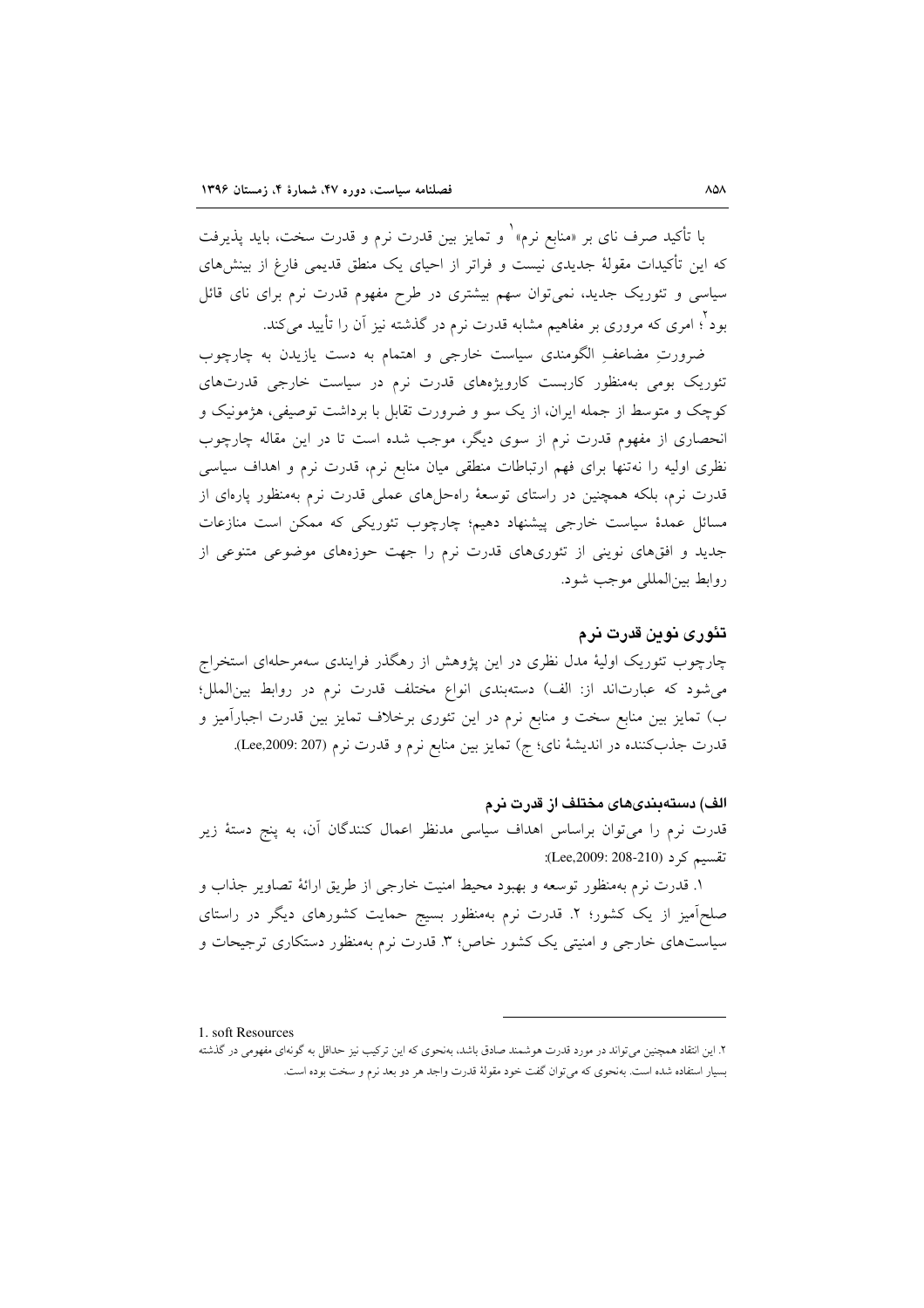شیوهٔ تفکر کشورهای دیگر؛ ۴. قدرت نرم بهمنظور حفظ اتحاد جامعه یا اجتماعی از کشورها و ۵. قدرت نرم بهمنظور افزایش میزان محبوبیت یک رهبر یا حمایت داخلی از یک حکومت.

مثالهایی برای دستهٔ اول از قدرت نرم عبارتاند از: تأکیدات اخیر چین بر «رشد یا ظهور صلحآميز» ٰ و «جهان متجانس» ٗ (Cho & Jeong,2008: 466-469)، ؓ همچنين تلاش ژاپن در دورهٔ پس از جنگ برای درانداختن تصویر صلحآمیز از خود از طریق قانون اساسی صلح (Vyas,2011: 59)، اصول سهگانهٔ غیرهستهای، خویشتن داری نیروهای دفاعی و اختصاص تنها یک درصد از تولید ناخالص داخلی به هزینههای دفاعی. راهبرد قدرت نرم در این دسته ترکیبی از «منابع نرم» مانند شعارهای ملی، پیشنهادهای سیاسی و دیپلماسی های عمومی بهمنظور به حداقل رساندن تصاویر تهدیدآمیز یک کشور و در عین حال درانداختن تصویری صلح،دوست از اَن کشور را شامل می شود؛ هنگامی که اَن کشور قصد ورود به یک جامعه یا نهاد بینالمللی بهعنوان عضو جدید را دارد یا در پی تبدیل عضویت خود از حالتی به حالت دیگر است؛ همچنین هنگامی که آن کشور بهسرعت در حال افزایش پتانسپل ها و قابلیتهای قدرت سخت خود است. مورد چین میتواند بیانگر هر دو مورد مذکور باشد، بهطوریکه همزمان با افزایش سریع ِ قابلیتهای قدرت سخت خود، تلاش میکند با ورود به جامعهٔ بینالمللی بهعنوان کشور مسئول و پاسخگو، از تاریخ گذشته و میراث کمونیستی خود فاصله بگیرد (Wang Hongying & Yeh Chung Lu,2008: 445). بنابراین باید توجه داشت در مواردی که افزایش قابلیتهای قدرت سخت چین با توانمندیهای قدرت نرم این کشور متعادل نشود، بسیار محتمل است که چین با ائتلاف خصمانهای از کشورهایی که از افزایش قدرت سخت این کشور احساس تهدید کنند، روبهرو شود. در این زمینه منازعهٔ موجود در خصوص صعود چین، بر «تصور تهدید» کشورهای دیگر بهویژه ایالات متحدهٔ آمریکا از افزایش قدرت سخت این کشور، استوار است (Mc Giffert & et al., 2009). همچنین نمونهای از شکست سیاست قدرت نرم در این دسته عبارت است از شعار کرهٔ شمالی با عنوان «ملت قوی و بزرگ» ٌ؛ بهطوری که این شعار نهتنها موجب ارتقای تصاویر موجود این کشور نشد، بلکه یک تصور

2. Harmonious World

 $\Lambda \Lambda$ 

۳. در این زمینه همچنین ر.ک:

<sup>1.</sup> Peaceful Rising or Development

<sup>-</sup> Li Xin & Verner Worm (2011) "Building China's Soft Power for a Peaceful Rise", Journal of Chinese Political Science/Association of Chinese Political Studies, Vol. 16, Issue 1, March, pp. 69-89.

Mingjiang Li & et al (2009) Soft Power: China's Emerging Strategy in International Politics, Singapore: Lexington Books.

<sup>4.</sup> Strong and Big Nation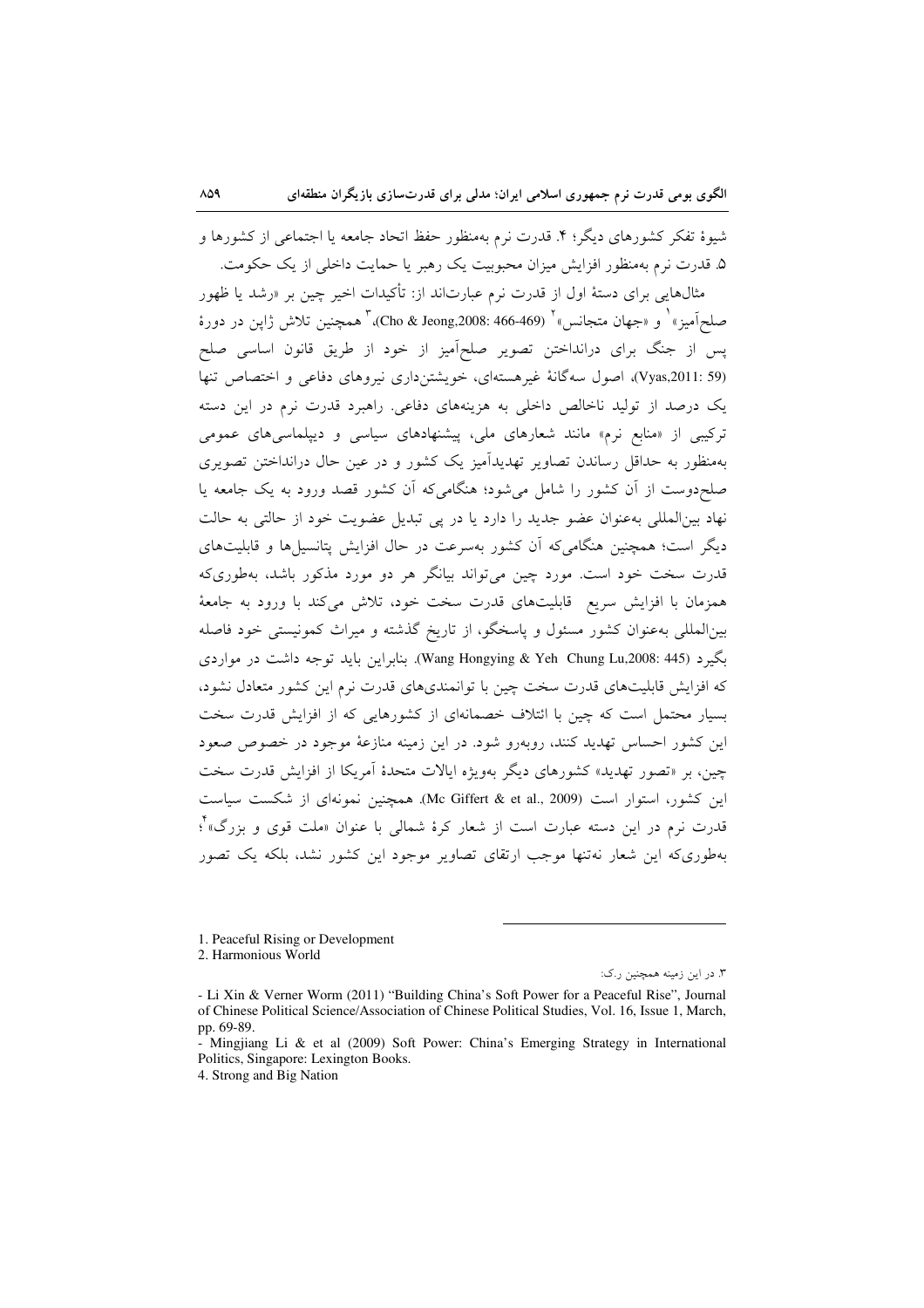تهدیدآمیز از کرهٔ شمالی را به جهان خارج منتقل کرد و انزوای این کشور از جامعهٔ بین|لمللی را شتاب بخشيد.

دستهٔ دوم از قدرت نرم در راستای رهبری مؤثر در بسیج اقدامات جمعی در میان کشورها ضروری است. در این زمینه، درصورتی که اقدامی از سوی یک کشور حاوی دلایل منطقی و موجه نباشد، آن کشور نمی تواند ائتلاف مؤثری از کشورها را برای آن اقدام مشترک در کنار خود داشته باشد. انتقادات اخیر علیه کمبود قدرت نرم ایالات متحده در بسیج حمایت سایر کشورها بهمنظور اقدامات مشترک در مبارزهٔ جهانی در مقابل تروریسم یا جنگ در عراق همگی در این طبقهبندی از قدرت نرم جای دارند. همچنین توجیه تحریمهای اقتصادی یا تهاجمات خارجی از طریق رویههای سازمان ملل از جمله قطعنامههای مجمع عمومی یا شورای امنیت (نای، ۱۳۸۷: ۱۴-۱۳)، از جمله نمونههای این دسته از قدرت نرم است. از سوی دیگر، تئوریهایی که به جنگ یا تجاوز نظامی صرف و همچنین دستکاری تصاویر دشمنان از طریق رسانههای خبری معتقدند نیز در دستهٔ دوم قرار میگیرند. این دسته از قدرت نرم بهدلیل تقسیم بار هزینهها در میان شرکای حاضر در ائتلاف، در کاهش هزینههای قدرت سخت بسیار حياتي اند.

دستهٔ سوم از قدرت نرم در دستیابی به پیامدهای مستقیمتر، از جمله تغییر ترجیحات، شیوهٔ تفکر و رفتارهای دیگران از طریق استفاده از منابع معنایی (اندیشگانی)، مؤثر و کمککننده است. از جمله مثالهای دستهٔ سوم قدرت نرم می توان به گسترش نظریات، مفاهیم و گفتمانها به دیگر کشورها اشاره کرد، بهطوریکه افکار عمومی کشور مقصد، شیوهٔ تفکر خاصی را بیذیرد یا بهگونهای متفاوت از گذشته و همراستا با اهداف اعمالکنندگان قدرت نرم رفتار کند. گفتمانهای «اجماع واشنگتن» ْ، «نئوليبراليسم» ْ و «جهانی شدن» ْ نمونههايی از نظريات و گفتمانهایی هستند که بهوسیلهٔ قدرتهای انگلیسی– آمریکایی ٔ و با هدف دستکاری ترجیحات، شیوههای تفکر و نحوهٔ رفتار در کشورها و جوامع هدف، توسعه و گسترش یافتهاند. همچنین است مفاهیم، نظریات و گفتمانهایی چون «مدل غازهای در حال پرواز»،

- 1. Washington Consensus
- 2. Neoliberalism
- 3 Globalization
- 4. Anglo-American powers

۵. براساس مدل غازهای در حال پرواز (Flying Gees Model) کشورهای توسعهٔیافته که بهعنوان پیشروان فناوری پیشرفته مطرح|ند، فناوریهای خود را به کشورهای تازه صنعتی شده که از نظر سطح فناوری پایینترند، انتقال میدهند. زمانیکه این کشورها، خلأ تکنولوژیک خود را نسبت به کشورهای پیشرو کمتر میسازند، برخی از محصولات صنعتی خود را که قبلاً توسط کشورهای توسعهیافته ساخته شده است، به کشورهای درحال توسعه صادر میکنند.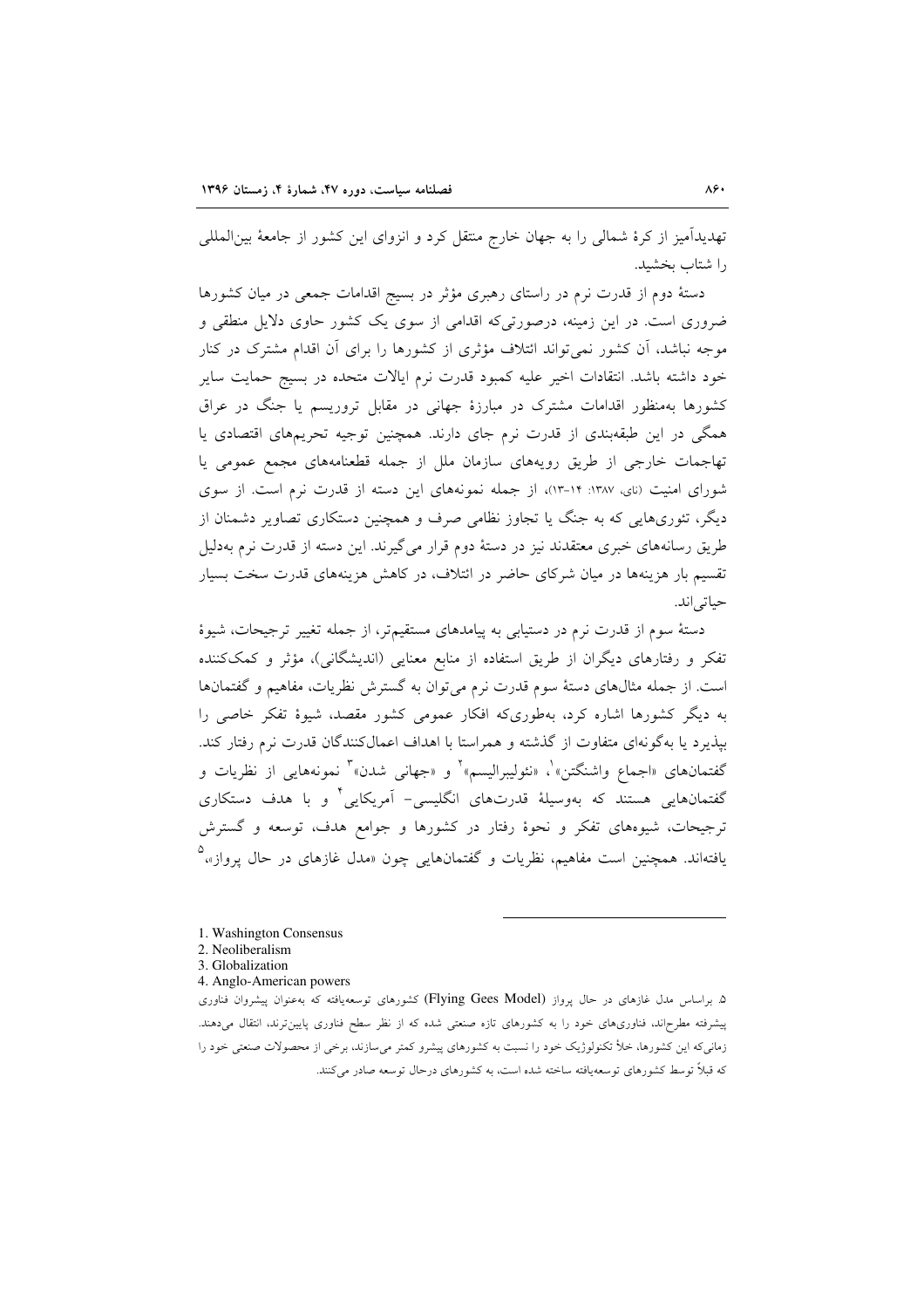«تويوتائيسم»، «سيستم توليد بهنگام»<sup>\</sup> و «اقتدارگرايي نرم»،<sup>٢</sup> در تاريخ ژاپن (209: 2099.209). نکتهٔ شایان توجه اینکه مشاهیر و شخصیتهای بینالمللی می توانند نقش مهمی در گسترش نظریات، مفاهیم، گفتمانها و بهطور کلی فرایند اجرای این دسته از قدرت نرم داشته باشند. کتابها، سخنرانیها، دیدگاهها و نظریات شخصیتها و مشاهیر بین المللی از جمله برندگان جایزهٔ نوبل، مدیران اجرایی معروف و موفق، همانند بیل گیتس و سیاستمداران شناختهشده و مشهور در اعمال این دسته از قدرت نرم بسیار تأثیر گذارند.

از سوی دیگر، حفظ و بقای وسعت نهادهای اقتصادی سیاسی ای چون امیراتوری، یک ملت یا یک جامعه نیازمند وجود قدرت نرم در مرکز چنین نهادهایی است؛ چراکه سرکوب اجباری و خشونتآمیز ناراضیان، بسیار هزینهبر و تنها درمانی موقتی و کوتامهدت است. به رسمیت شناختن یا وفاداری به چنین نهادهایی توسط اعضای این واحدها، به این دسته (دستهٔ چهارم) از قدرت نرم مربوط می شود. تلاش های یک امپراتوری بهمنظور حفظ اتحاد در سراسر حوزهٔ تحت قلمرو از طریق مؤلفههایی چون موزهٔ سلطنتی، تشریفات و مراسم سلطنتی، زبان مشترک، اختراع و ابتکار سنتها و اَداب و رسوم و سبکهای زندگی مشترک، همچنین تلاش اتحادیهٔ اروپا در راستای ایجاد قانون اساسی مشترک و دیگر مؤسسات و نمادها، نمونههایی از اين دسته از قدرت نرم است.

خلق قهرمانان ملي، تحريک حس ميهنپرستي از طريق رقابتهاي ورزشي بين المللي يا بازتاب رسانهای سخنرانی یک رهبر در اجلاسها و کنفرانسهای بینالمللی از آنجا که محبوبیت داخلی یک رهبر یا حکومت را افزایش میدهد، نمونههایی از دستهٔ پنجم قدرت نرم هستند. البته باید توجه داشت که در بیشتر موارد، دستهٔ پنجم قدرت نرم مخاطبان داخلی را هدف قرار میدهد تا مخاطبان و افکار عمومی بینالمللی را (Lee,2009: 210). ازاین رو اگرچه استفاده از این دسته از قدرت نرم مزایا و کارویژههایی برای اعمالکنندگان دارد، به باور عدهاي، اساساً بدون وجود بعد بين|لمللي، دستهٔ پنجم از انواع قدرت نرم، نمي تواند وجود داشته باشد.

## ب) مفهوم نوین قدرت نرم؛ یک تئوری منبع محور

طبقهبندی پنج گانهٔ قدرت نرم که در بالا ارائه شد، مخرج مشترکی را با توجه به منابع قدرت به اشتراک میگذارد که عبارت است از «منابع نرم» یا «منابع نمادین اعمال نفوذ بر دیگران». در

۱. سیستم تولید بهنگام (Just-In-Time System) که برخی به اَن تویوتائیسم (Toyotaism) نیز میگویند، از پیشرفتهترین سیستمهای برنامهریزی است که در صدر هرم سیستمهای نوین برنامهریزی و کنترل تولید قرار گرفته است. ۲. اقتدارگرایی نرم (Soft Authoritarianism) عبارت است از شکلی از رژیمهای ترکیبی.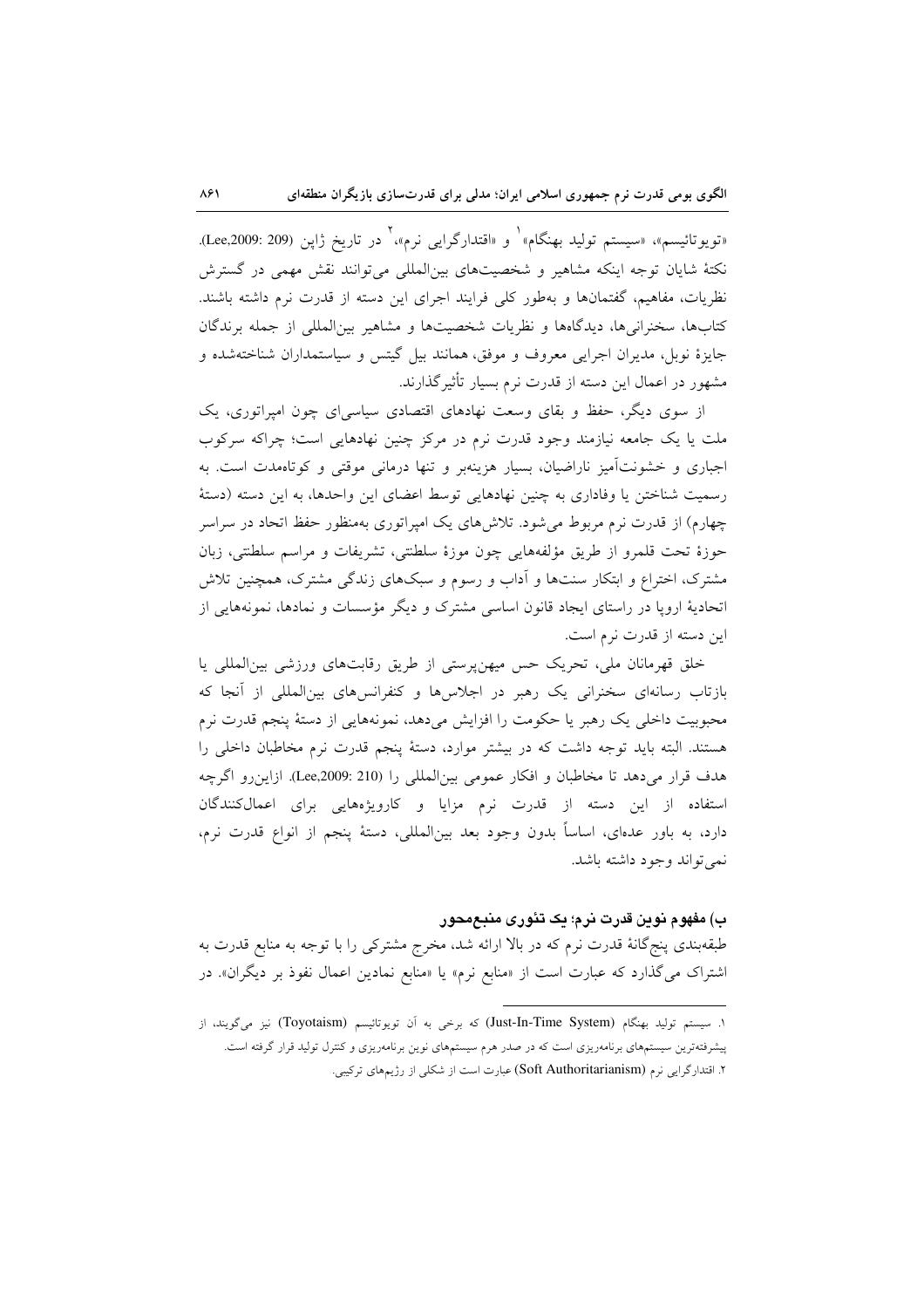این زمینه، منابع سختی مانند سلاحهای نظامی یا منابع مالی، منابع قدرت نرم نیستند، اما منابع نرمی مانند ایدهها، تصاویر، نظریات، دانش انجام کارها<sup>\</sup>، آموزش و پرورش، گفتمانها، فرهنگ، سنتها، نمادهای ملی، جهانی<sup>۲</sup> و غیره، در زمرهٔ منابع قدرت نرم قرار دارند. در حقیقت این ارتباط بین «منبع نرم» و «قدرت نرم» در ساخت تئوری نوین قدرت نرم بسیار مهم است، چراکه این رابطه ما را به سمت توسعهٔ یک «تئوری منابع،محور از قدرت نرم»<sup>۳</sup> رهنمون می شود. در این زمینه بهنظر می رسد، یک تئوری منبع محور از قدرت نرم، پارهای از مشکلات توضیحی و تعریفی موجود در مفهوم نای از قدرت نرم را حل می کند. بنابراین اگرچه نای به پارهای از منابع قدرت نرم مانند فرهنگ جذاب، ایدئولوژی، سیاستهای داخلی و نهادهای بینالمللی اشاره میکند (نای، ۱۳۸۳: ۱۵۴)، باید توجه داشت که برداشت نای از قدرت نرم، بیشتر بر ماهیت قدرت تمرکز دارد تا منابع قدرت. ازاین رو در برداشت نای از قدرت نرم، تا زمانی که ماهیت قدرت همکاریجویانه، جذاب و غیرخشونتآمیز باشد، آن قدرت بدون در نظر گرفتن منابع قدرت استفادهشده، قدرت نرم نامیده میشود. اما اشکال یا ابهام مطروحه در طرز تلقی نای زمانی برجسته می شود که از منابع سخت برای تولید جذابیت در دیگران استفاده شود یا برعکس، از منابع نرم در راستای اجبار دیگران به تغییر رفتارشان. برای مثال کشورهای حاضر در یک ائتلاف، هنگامیکه سایر متحدان آنها، دشمنان مشترک را با سلاحهای پیشرفته و دقیق مورد حمله قرار میدهند، احساس امنیت و آرامش خاطر می کنند. بنابراین این فرایند استفاده از منابع نظامی سخت برای تولید قدرت نرم جذب را شامل می شود. همچنان که ملاحظه می شود، ممکن است برداشت اصلی نای از قدرت نرم، فرایند تولید قدرت نرم با محوریت منابع سخت ٔ را شامل نشود. همچنین است هنگامیکه دیگران را با استفاده از منابع نمادین نرم مجبور به انجام کاری کنیم، یعنی منابع نرم برای اعمال قدرت اجبارآمیز بهکار رود. ازاین٫رو و براساس برداشت نای از قدرت نرم، مشخص نیست که این قبیل موارد، قدرت سخت محسوب مي شود يا قدرت نرم؟

در این مقاله، بهمنظور حل ابهامات قدرت نرم در برداشت اصلی نای از این مفهوم، قدرت نرم را براساس منابع قدرت استعمال شده در راستای اعمال نفوذ بر دیگران، بازتعریف می کنیم؛ يعني تعريفي منبع محور و بدون توجه به ماهيت قدرت. براساس اين تعريف نوين، آنچه مبنا قرار میگیرد، منابع مورد استفاده در تولید قدرت نرم است و نه ماهیت جذبکننده یا اجبارآمیز

1. know-hows

- 2. National or Global Symbols
- 3. Resource-Based Theory of Soft Power
- 4. Hard Resource-Driven Soft Power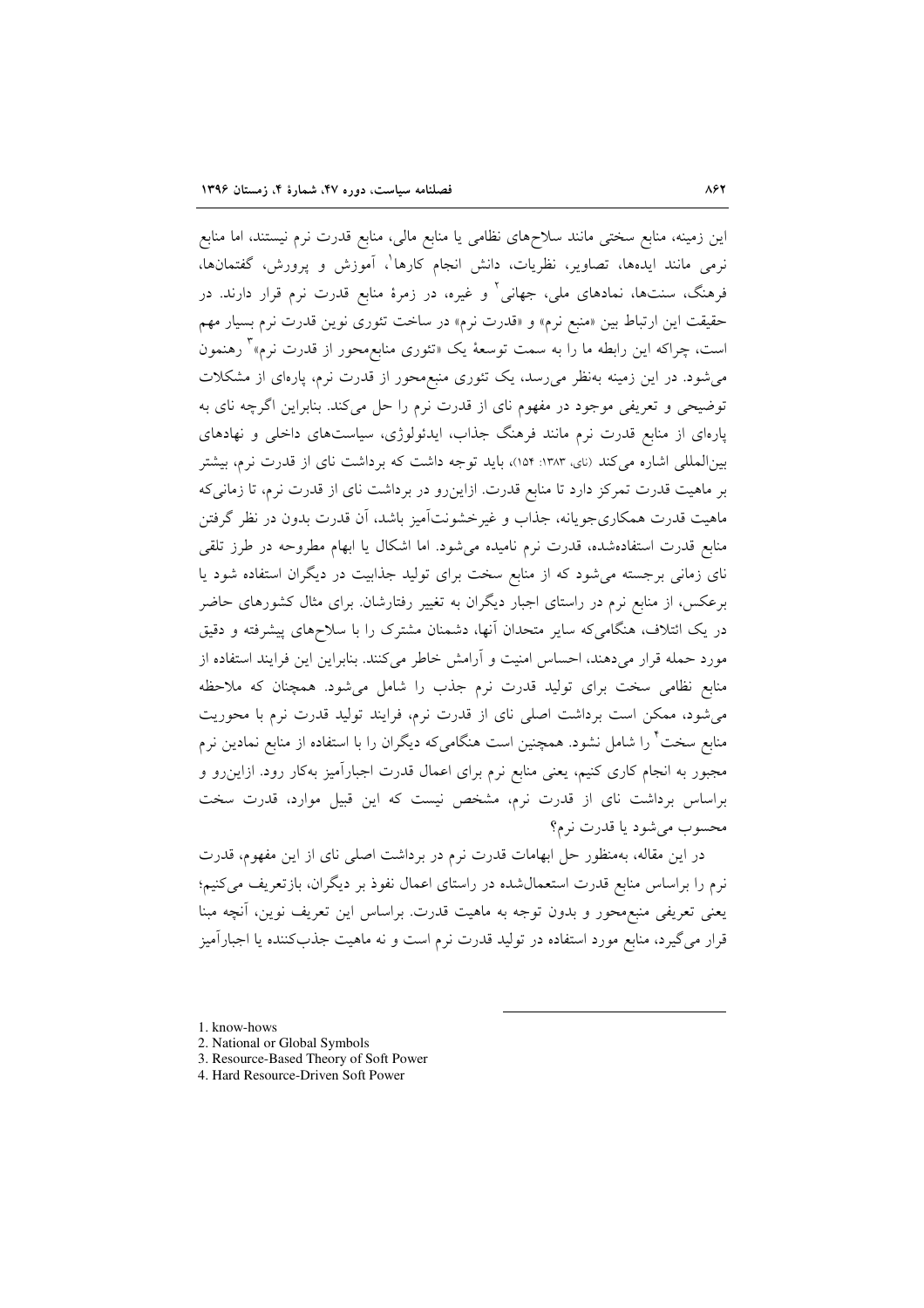قدرت. بهعبارت دیگر، هنگامی که منابع نرم نمادین غیرمادی ْ، بهمنظور اعمال نفوذ بر دیگران بهکار میروند، خروجی نهایی این فرایند عبارت است از قدرت نرم؛ درصورتیکه زمانی خروجی نهایی بهمثابهٔ قدرت سخت تعریف میشود که «منابع سخت»<sup>۲</sup> مادی برای نفوذ بر دیگران بهکار روند. براساس این تعریف نوین، قدرت نرم هم میتواند شامل خروجیهای جذاب و جذب کنندهٔ «منابع نرم نمادین غیرمادی» باشد و هم خروجیهای اجباری و اجبارآمیز آن. براساس این تعریف منبع،محور از قدرت نرم، قدرت سخت منشعب از منابع نرم نیز در زمرهٔ قدرت نرم تعریف میشود.

این تمایز و تعریف جدید هم به لحاظ نظری و هم از منظر عملی اهمیت بسیاری دارد، چراکه برای قدرتهای کوچک یا متوسطی چون ایران، که دارای منابع سخت محدود یا نهچندان پیشرفتهای هستند، این امکان را فراهم میآورد که ضمن طرحریزی و تولید قدرت نرم خود با استفاده از منابع نرم موجود، از سویی الگوی بومی خود را داشته باشند و از سوی دیگر با برداشت هژمونیک از قدرت نرم مقابله کنند. برای مثال کشوری چون ایران میتواند محیطهای امنیتی خود را از طریق ایجاد تصاویر مثبت و نرم نزد دیگران، بهبود بخشد. هرچند باید توجه داشت که این تمایز از قدرت نرم کاملاً به توسعهٔ سیاستهای خارجی و راهبردی کشور عامل وابسته است، چراکه این قبیل کشورها (قدرتهای کوچک و متوسط)، اگرچه ظرفیت و ارادهٔ توسعه و افزایش منابع نرم خودشان را دارند، نه ممکن است و نه میتوانند به اندازهٔ قدرتهای بزرگی چون ایالات متحده، منابع مالی بیشتری را برای توسعه و افزایش منابع سخت خودشان صرف كنند (Lee,2009: 212). همچنين بهمنظور توسعهٔ تئوري نوين قدرت نرم، تمایز بین منابع نرم و قدرت نرم بسیار مهم است. نمادها، فرهنگ، آموزش و پرورش، شیوههای انجام کارها، نظریات، گفتمانها و شخصیتهای برجستهٔ بین|لمللی صرفاً «منابع نرمي» هستند كه براي توليد «قدرت نرم» استفاده مي شوند و صرف وجود يا در اختيار داشتن منابع نرم، في نفسه به معنى اعمال قدرت نرم نيست. براي مثال، داشتن فرهنگ جذاب نمی تواند برای یک کشور قدرت نرم را به ارمغان بیاورد؛ مگر اینکه آن فرهنگ جذاب در راستای حرکت دادن افراد به سمت مسیرهای خاصی (اعمال نفوذ بر دیگران) دستکاری و استفاده شود. بنابراین، تا زمانیکه منابع نرم در راستای اعمال نفوذ بهکار نرود، قدرت نرم اعمال نشده است. داشتن اراده و تمایل برای کاربست پتانسیلهای نرم (منابع نرم) یک کشور بهمنظور اعمال نفوذ بر دیگران، در فرایند تولید قدرت نرم آن کشور، مقولهای بسیار مهم و حياتي است.

1. Non-Material Symbolic Soft Resources

2. Hard Resources

 $\lambda$ ۶۳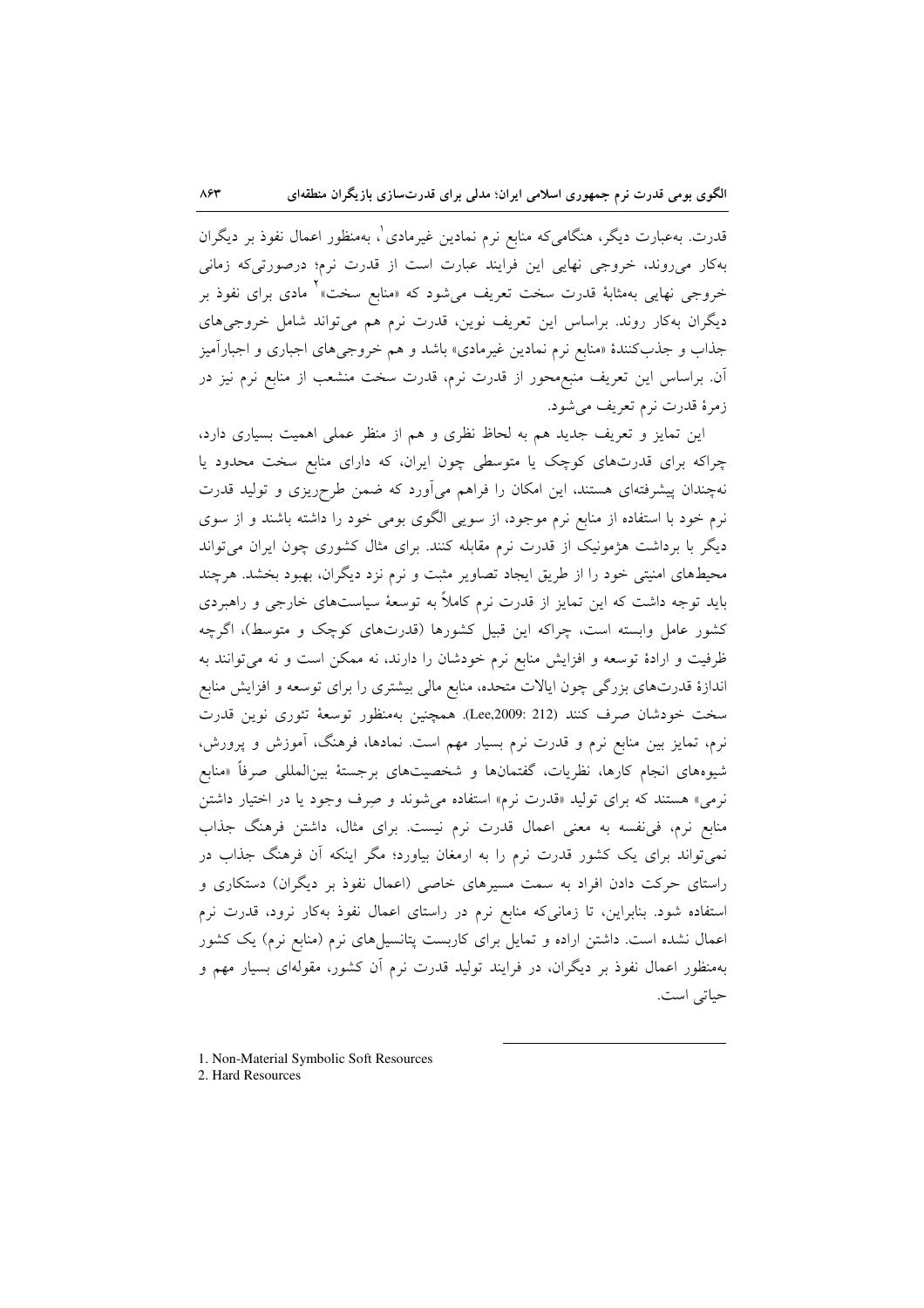# ج) الگوی بومی قدرت نرم جمهوری اسلامی ایران؛ مدلی برای قدرتسازی بازیگران منطقهاى

بهطور کلی تئوری نوین قدرت نرم مدنظر در این پژوهش که میتواند بهمثابهٔ الگویی بومی برای کاربست قدرت نرم در سیاست خارجی جمهوری اسلامی ایران نیز قلمداد شود، پنج مرحله را شامل می شود: ١. اكتشاف و استخراج مبانی نرم؛ ٢. شناسایی و احصای منابع نرم براساس مبانی مستخرج از مرحلهٔ قبل و همچنین فرایندهای نوین؛ ۳. کاربرد منابع نرم از رهگذر راهبردهای متعدد؛ ۴. فرایندهای شناختی مخاطبان؛ ٰ و ۵. تولید قدرت نرم. البته، اگرچه تعیین و مشخص کردن جامعهٔ هدف، متقاضیان، مخاطبان و کانالهایی که از طریق آنها منابع قدرت نرم یک کشور اعمال می شوند، مهم است؛ اما این امر بیشتر به حوزهٔ فرضیات خاص و تحولات راهبردی با اهداف معین در اذهان اعمالکنندگان مربوط است تا به یک نظریهٔ عمومی. همچنین باید توجه داشت که در پنج مرحلهٔ مذکور مربوط به فرایند حرکت از مبانی نرم به سمت تولید قدرت نرم، همچنان که مراحل اول، دوم، سوم و پنجم در اراده و اختیار ما و مربوط به تصمیم ما بهمنظور تبدیل منابع نرم خودمان به قدرت نرم است، اما به محض تصمیم به حرکت در این مسیر، ما مجبور به کشف و در نظر گرفتن فرایندهای شناختی مدنظر در مرحلهٔ چهارم از مراحل پنجگانهٔ تولید قدرت نرم هستیم، چراکه قدرت دارای ویژگی رابطهای است و نهتنها یک مفهوهٔ ساده ابلاغی از بالا به پایین و دستوری نیست، بلکه در شبکهای از روابط درهمپیچیده جاری است. ازاینروست که هنگام اعمال و کاربرد منابع نرم در راستای اعمال نفوذ بر دیگران (فرایند تبدیل مبانی نرم به قدرت نرم)، اعمالکنندگان امیدوارند که ترجیحات، محاسبات و چارچوبهای تفسیری یا احساسات مخاطبان تغییر کند، بهطوری که آنها رفتارهایشان را در جهتی که اعمالکنندگان میخواهند، تغییر دهند. بنابراین لازم است تا مبانی و منابع نرم استعمال شده (بهمنظور اعمال نفوذ بر مخاطبان) هم ١. شیوههای جدید تفکر (اندیشیدن) و هم ۲. جذابیت و ترس را در ذهن مخاطبان در کوتاهمدت خلق کند. هنگامی که تغییرات کوتاهمدت <sup>۲</sup> بهعنوان یک «حس مشترک» <sup>۲</sup> یا «عادت» <sup>۴</sup> تثبیت شود، سیس قدرت نرم موقتاً ايجادشده، تأثيرات درازمدتي بر جاي خواهد گذارد. بنابراين، تنظيمات و چارچوبهای نهادینه و پذیرفتهشدهٔ جهانی یا ملی یا خَلق نُرمهای اجتماعی از طریق «هماهنگسازی و موزون کردن» ْ عبارتاند از نمونههای معمولی خلق و تولید تأثیرات قدرت نرم درازمدت و پایدار در قالب عادات اجتماع<sub>ه ،</sub> <sup>۶</sup>.

<sup>1.</sup> Cognitive Processes of the Recipients

<sup>2.</sup> Short – Term Change

<sup>3.</sup> Common Sense 4. Habit

<sup>5.</sup> Synchronization and Orchestration

۶. عادت اجتماعی (Social Habits) عبارت است از رفتاری اجتماعی که بهگونهای در فرد ریشه دوانیده است که آن را بهصورت خودکار انجام می،دهد و بدون آنکه لزوماً آگاه باشد، براساس آن عمل میکند.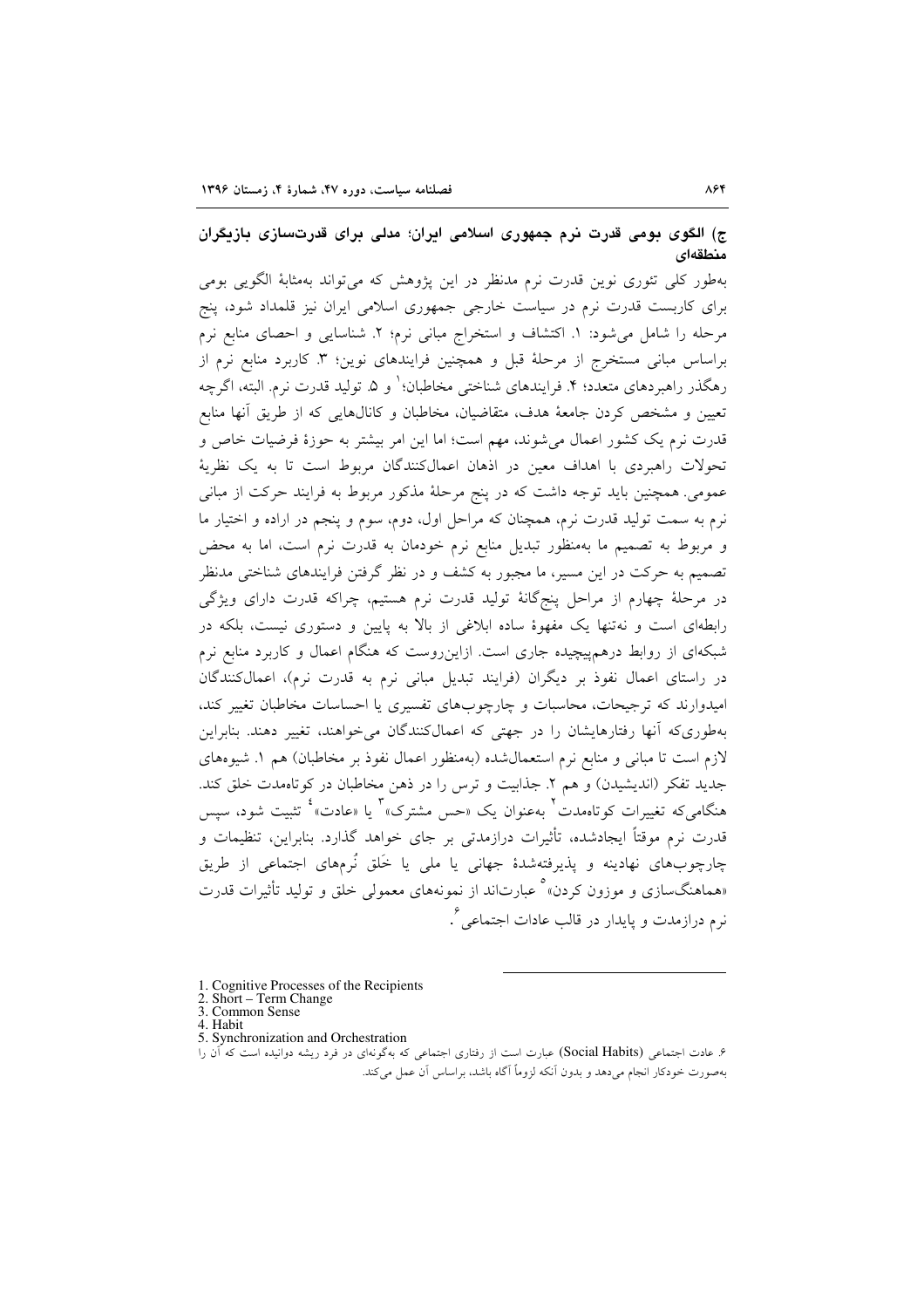همانطورکه اشاره شد، مرحلهٔ چهارم از مراحل پنجگانه در فرایند تولید قدرت نرم، در تئوری نوین مدنظر در این یژوهش بسیار حساس و از سوی دیگر حیاتی است. در این زمینه، تغییرات کوتاهمدت در فرایندهای شناختی مخاطبان، هنگامی اتفاق می افتد که جامعهٔ هدف بهواسطهٔ اعمال منابع نرم احساس خطر یا جذب شدن کرده یا از طریق نظرها و چارچوبهای تفسیری <sup>۱</sup> جدیدی شروع به تفکر و اندیشیدن کنند. هنگامیکه منابع نرم بتواند تولید «ترس» کند، بسیار محتمل است که این منابع (منابع نرم) به سمت «قدرت اجبارآمیز (قهری)»، (یا مقاومت شدید) سوق پیدا کند و همینطور زمانیکه منابع نرم بتواند تولید آرامش، احترام، جذابیت و امنیت کند، منابع نرم تمایل به تولید «قدرت جذبکننده» خواهد داشت. هرچند باید توجه داشت که براساس تعریف منبع محور مدنظر در این پژوهش از قدرت نرم، خروجی هر دو حالت پیش گفته بهمثابهٔ قدرت نرم تعریف خواهد شد؛ چراکه هر دو از مبانی و منابع نرم حاصل شدهاند.

اما هنگامی قدرت نرم به بهترین حالت ممکن تولید و اعمال خواهد شد، که فرایندهای شناختی به خلق عادات اجتماعی در مخاطبان منجر شود. ازاین رو گفته می شود که مقرون بهصرفهترين شيوة اعمال قدرت نرم عبارت است از توليد قدرت جذب كنندگي پايدار از طريق خلق «عادات اجتماعی» در مخاطبان؛ هنگامی که مخاطبان تمایل داشته باشند که بهطور مداوم براساس الگوهای مشابهی «احساس، تفکر و (بنابراین رفتار)» کنند، بهنحوی که متعاقب این امر، از جانب اعمالکنندگان برای اعمال نفوذ بر مخاطبان هیچ تلاش مضاعفی لازم نیست و بدین ترتیب پذیرش قدرت نرم از سوی مخاطبان حالت خودجوش و داوطلبانه به خود خواهد گرفت. احتمالاً این همان چیزی است که جوزف نای بهعنوان «تغییر در ترجیحات»<sup>۲</sup> مخاطبان، تعریف کرده است (نای،۱۳۹۰: ۴۴). بهطور خلاصه، الگوی بومی بهمنظور کاربست قدرت نرم در سیاست خارجی جمهوری اسلامی ایران و مراحل پنجگانهٔ حرکت از مبانی نرم به سمت توليد قدرت نرم، همانند شكل ذيل است:

1. Interpretative Frameworks.

2. Changes in Preferences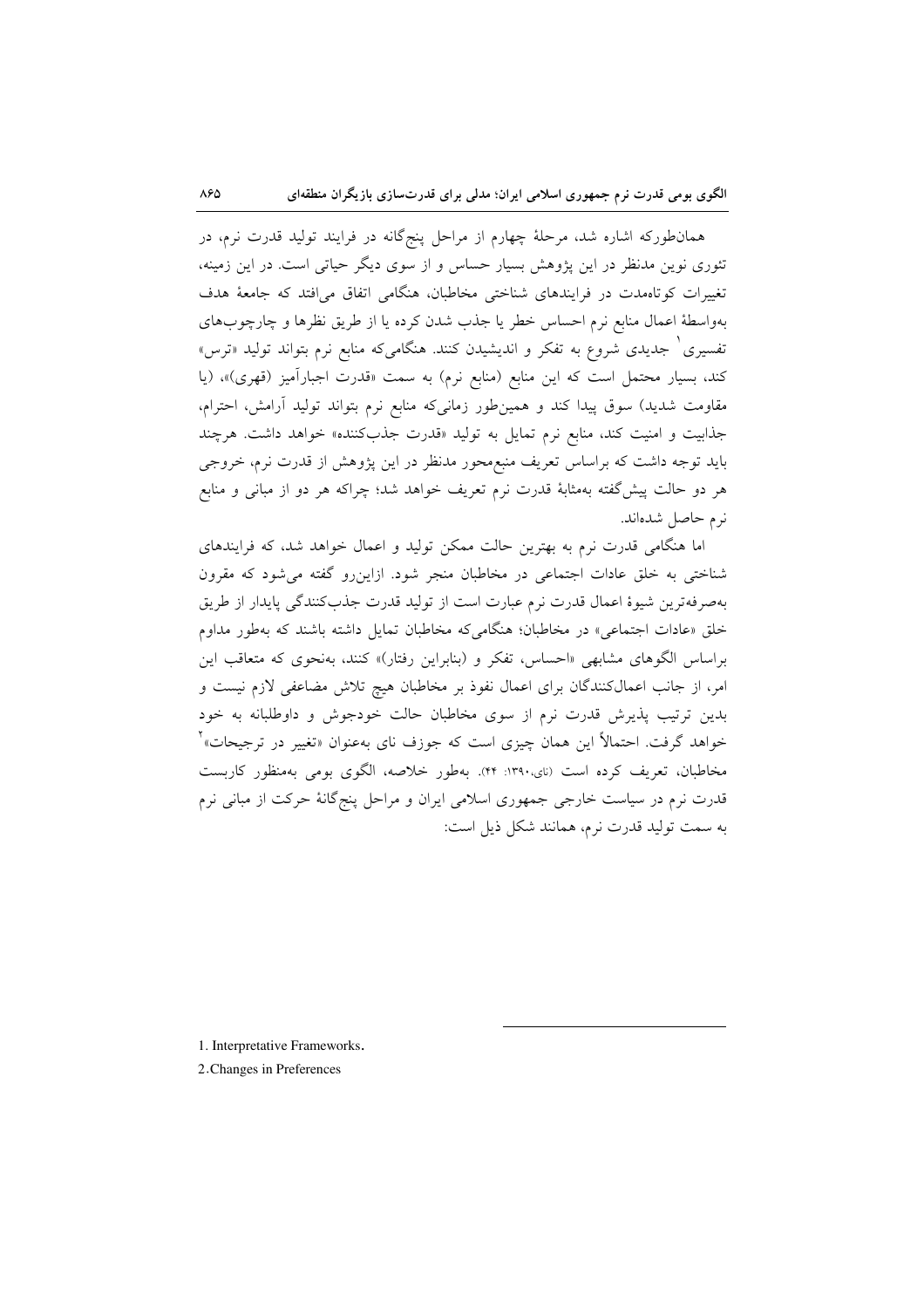

شکل ۱. الگوی بومی قدرت نرم جمهوری اسلامی ایران؛ مدلی برای قدرتسازی بازیگران منطقهای

## د) راهبردهای قدرت نرم

اما ورای چارچوب تئوریک مذکور، و در راستای استفاده از منابع نرم یک کشور بهمنظور تولید قدرت نرم، راهبردهای متعددی را میتوان بهکار برد. از جملهٔ این راهبردها میتوان به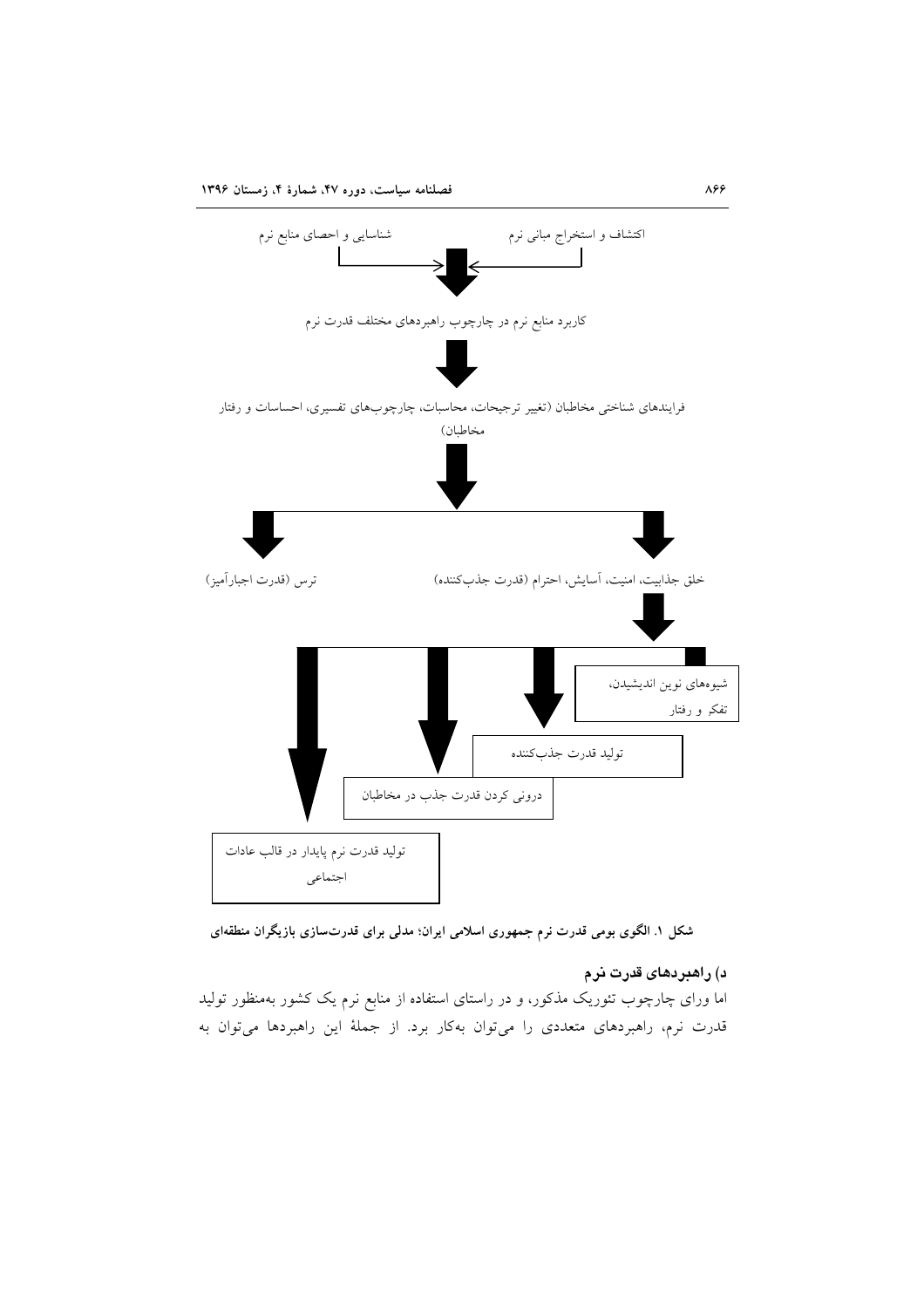۱. گسترش استانداردهای معینی بهعنوان استانداردهای «جهانی»<sup>۱</sup> یا «منطقهای»<sup>۲</sup>؛ ۲. انتقال پیامهای خاص بهواسطهٔ شخصیتهای جذاب، افراد مشهور یا قهرمانان؛ ۳. ساخت شعارهای ملی یا جهانی جذاب؛ و ۴. ایجاد حس اضطرار یا ترس اشاره کرد. اما نکتهٔ بسیار مهمی که باید به آن توجه داشت و شاید از دیگر نقاط افتراق تئوری مطرح شده در این مقاله با برداشت نای از قدرت نرم نیز باشد، این است که تغییر ترجیحات، شیوهٔ تفکر یا رفتار مخاطبان بدون داشتن اهداف خاصی در ذهن (بهخودیخود)، بهشدت غیرمنطقی و بیهوده است؛ چراکه جذاب شدن يا مورد احترام واقع شدن بهخودى خود نمى تواند بهمنزلة اهداف قدرت نرم قلمداد شود. ازاین رو ضروری است تا اهداف خاصی مانند بهبود محیط امنیتی، بسیج حمایتها در راستای اقدامات مشترک یا افزایش محبوبیت داخلی بهعنوان اهداف اعمالکنندگان از طریق قدرت نرم تأمین شود. بنابراین راهبردهای قدرت نرم لزوماً باید واجد نوعي «هدف خاص»<sup>٢</sup> و در مرحلهٔ بعد ازييشتمين شده باشد، نه اينكه صرفاً جذاب شدن يا مورد احترام واقع شدن اعمالكنندگان را هدف قرار دهد.

در این زمینه اگرچه راهبردهای بسیار زیادی برای قدرت نرم وجود دارد، همواره باید به قابلیت کاربستپذیری آنها نیز توجه شود. ازاینرو، در میان تعداد بسیار راهبردهای قدرت نرم، برخی از آنها که قابلیت عملیاتی شدنشان در عمل به اثبات رسیده است، عبارتاند از : (Lee, 2009: 213-215)

د-۱) دستکاری تصاویر موجود یا ایجاد تصاویری جدید بهمنظور بهبود محیط امنیتی؛ تلاشهای ژاپن و آلمان پس از جنگ جهانی دوم، برای ابراز ندامت از جنایات امپریالیستی خود و پیامدهای نهادینهٔ آن، مثالهایی از این راهبرد است. ازاینرو، همزیستی مسالمتآمیز ألمان با کشورهای اروپایی پیرامون خود، بهواسطهٔ توبه و اظهار ندامت و نگرش صادقانهٔ رهبران و سیاستمداران این کشور دربارهٔ رفتارها و اقدامات گذشتهٔ نازیها، ممکن شده است. البته حضور ناتو و دیگر مؤسسات و نهادهای چندجانبه در اروپا نیز به بازسازی تصویر منفی گذشتهٔ آلمانها کمک کرده است. همچنین قانون اساسی صلح و خویشتنداری پیرامون هزینههای دفاعی و نظامی گری مجدد در ژاپن، به این کشور در ممانعت از شکل گیری ائتلافی خصمانه عليه خود در منطقهٔ آسيا کمک کرد.

د-۲) دستکاری تصاویر دیگران در راستای بسیج حمایتها بهمنظور اقدامات مشترک؛ ایالات متحده بهویژه در دستکاری یا خلق تصاویر منفی از دیگران جهت بسیج حمایتهای بینالمللی برای اقدامات مشترک تحت رهبری این کشور با چیرهدستی تمام عمل کرده است.

1. Global

 $\lambda$ ۶۷

- 2. Regional
- 3. Goal- Specific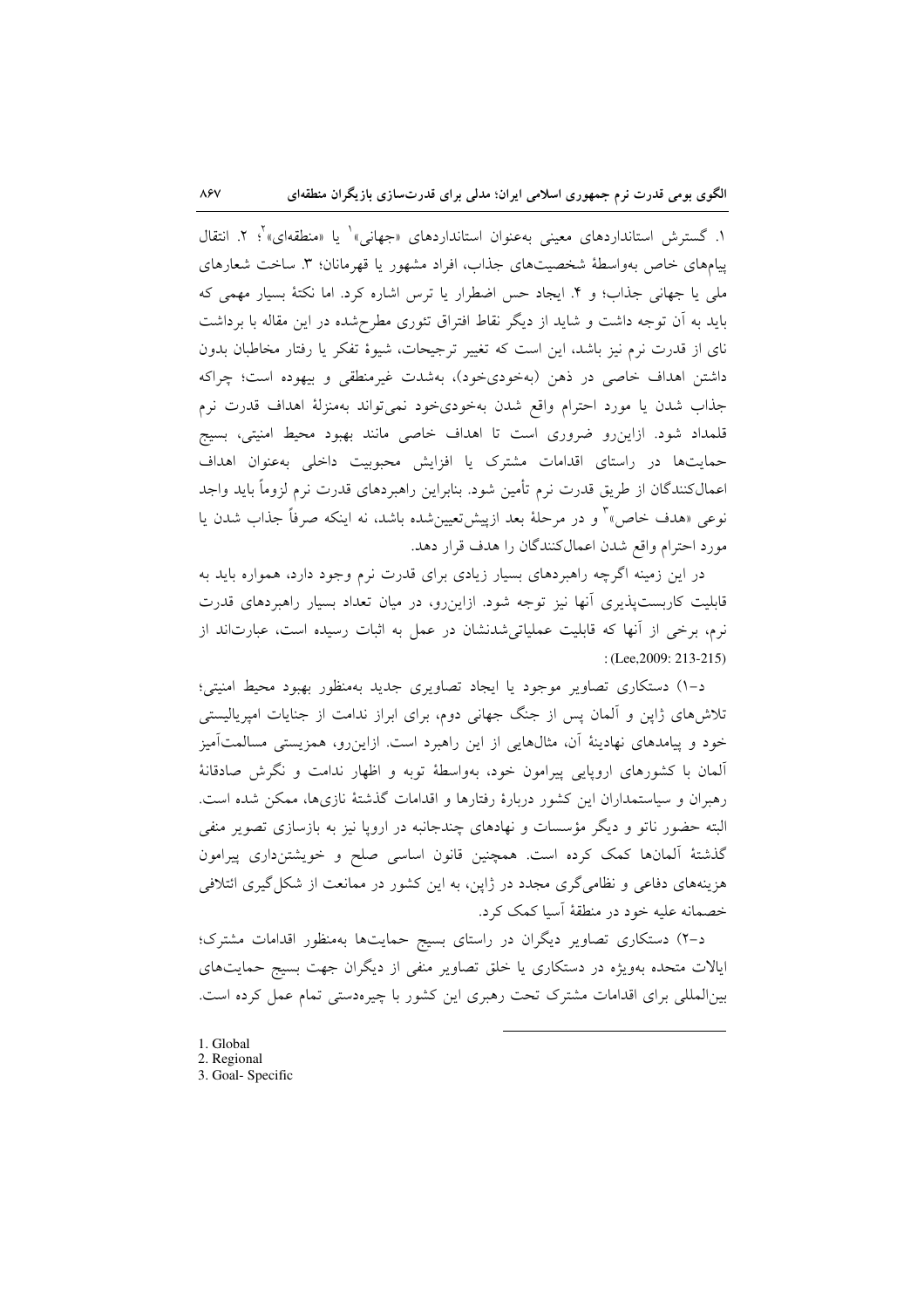معرفی اتحاد جماهیر شوروی بهعنوان یک «امیراتوری شیطانی» ٰ یا تعیین ایران، عراق و کرهٔ شمالی بهعنوان «محور شرارت»<sup>۲</sup> نمونههایی از این قبیل اقدامات هستند. به شیوهای مشابه، سازمان ملل میتواند تصویر یا نظریهای در خصوص گرم شدن کرهٔ زمین <sup>۳</sup> (حس ترس و اضطرار) خلق کند بهطوریکه سایر ملتها بتوانند مجموعاً ذیل رهبری سازمان ملل برای کاهش بهاصطلاح گازهای گلخانهای<sup>۲</sup> اقدام کنند. بدین ترتیب، زمانی که کشور رهبر تصویری از خود ارائه می کند که ارزش های جهانی مانند آزادی، دموکراسی و ریشهکنی فقر را نمایندگی می کند، برای آن کشور بسیج حمایتها برای اقدامات جمعی آسانتر خواهد بود.

د–۳) راهبرد اثر شبکهای°؛ انتشار استانداردهای مشخص، کدهای رفتاری و نقاط مرجع مشترک از جمله مؤلفههای مرکزی این راهبرد است. هدف از این راهبرد عبارت است از شکل دادن به یک محیط خارجی مطلوب برای کشورها، شرکتها یا گروههای ذی $نفع<sup>۶</sup> که پیش از$ این خود را با این قبیل استانداردها، قوانین، نُرمها یا نهادها تطبیق داده یا به آنها عادت کردهاند. براساس این راهبرد، گسترش استانداردهای جهانی، گفتمان اجماع واشنگتن، زبان بین المللی انگلیسی و مدلهای خاص توسعه مانند نئولیبرالیسم یا مدل ژاپنی در گذشته، همگی به خلق شبکههای خاصی منجر شده بودند که از طریق تغییر شیوههای تفکر در کشورهای هدف، در راستای منافع کشورها، شرکتها و بازیگران خاصی عمل کردند.<sup>۷</sup>

د-۴) شتاب بخشیدن و تسریع تغییرات موقعیتی؛ این راهبرد هنگامی ممکن میشود که کشور هدف در حال گذار از یک بحران یا مرحلهٔ ناپایدار است و همچنین زمانیکه منابع نرم مورد استفادهٔ کشور مجری، از اعتبار، قابلیت و پشتوانهٔ قدرت سخت برخوردار است. «مداخلهٔ لفظی»^ و همین طور راهبردهایی که از طریق ارسال مداوم سیگنالهای تند و افراطی یک موقعیت بحرانی را تشدید میکنند، در این دسته از راهبردها (دستهٔ چهارم) جای دارند.

- 1. Evil Empire
- 2. Axis of Evil
- 3. Global Warming
- 4. Green House Gases
- 5. Network Effect Strategy
- 6. Interest Groups

۷. در علم اقتصاد و کسبوکار، اثر <mark>شبکهای</mark> تأثیری است که استفادهکننده از یک کالا یا خدمات، بر ارزش آن دارد. وقتی اثر شبکهای وجود داشته باشد، ارزش یک محصول یا خدمت به تعداد استفادهکنندگان آن بستگی دارد. ازاینررو در سیاست و روابط بینالملل و از منظر افزایش پتانسیلهای قدرت نرم، مواردی مانند استانداردهای مشخص، مدل۵های توسعهای خاص و .<br>غیره، برای یک کشور خاص زمانی ارزشمند خواهند بود که افراد یا واحدهای بیشتری آنها را بیذیرند یا براساس آنها تفکر یا اقدام کنند. بدین ترتیب، اثری شبکهای ایجاد می شود و مدام خود را بازتولید می کند.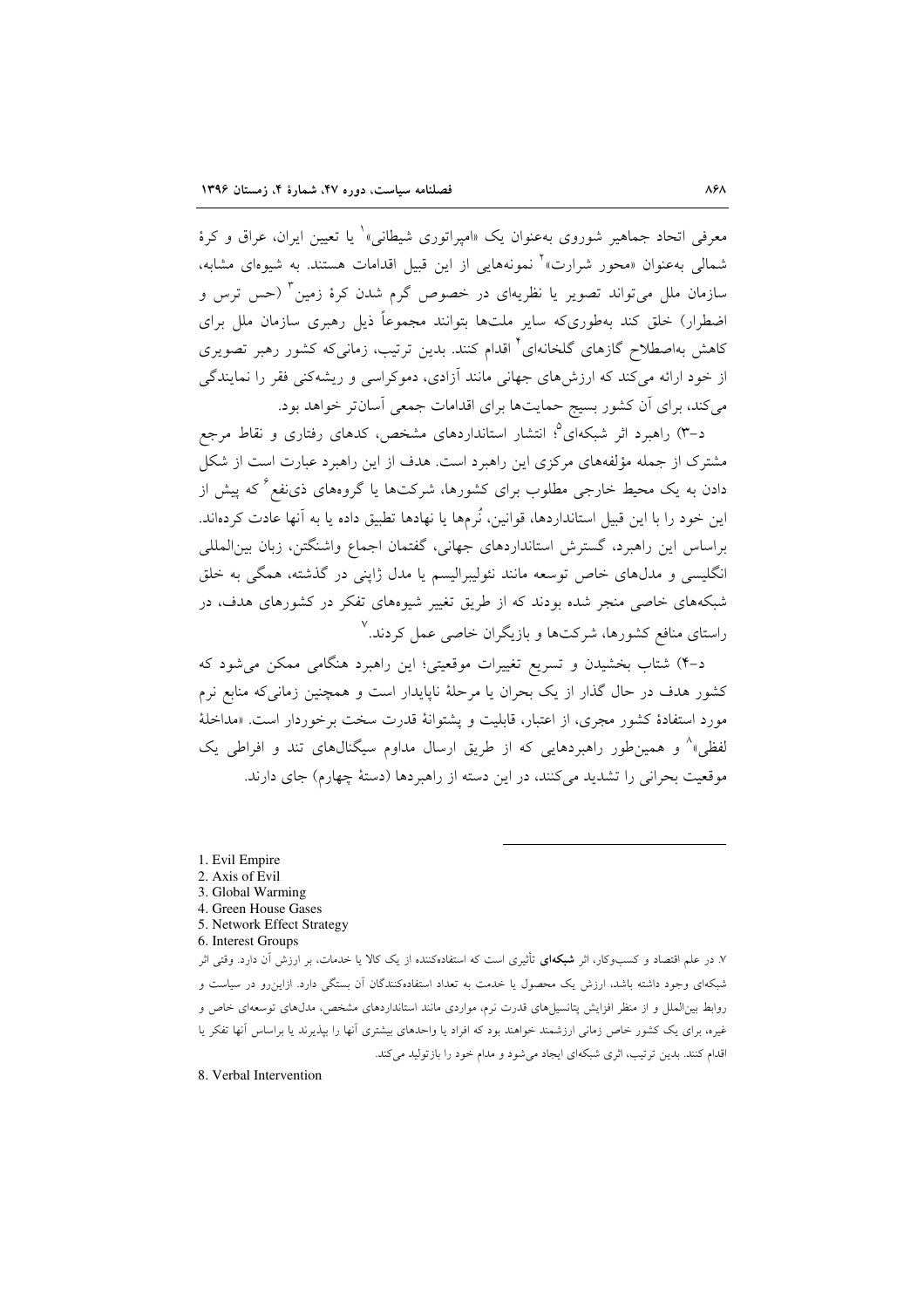د-۵) قهرمانان و شخصیتهای برجسته؛ قهرمانان و مشاهیر به دو شیوه می توانند قدرت نرم را اعمال کنند؛ از یک سو بهواسطهٔ مدلهای نقشی، دیدگاهها، نظریات و اقدامات خیریه در راستای ارزشهای جهانی خاص و دیگری از طریق ایجاد حس غرور و افتخار در کشور خودشان. شیوهٔ اول میتواند یک دستور کار عمومی بهمنظور دستیابی به اهداف بین المللی تنظیم کند، درحالی که مورد دوم موجب انسجام ملی می شود یا حمایت گستردهای را برای حکومت فراهم میکند. ازاینرروست که گفته میشود بارزترین نمونهٔ قدرت نرم در سطح خرد و شخصی، تصویری است که ماکس وبر از نفوذ و اقتدار بلامنازع شخصیتهای بزرگ و چهرههای متنفذ و کاریزما به دست داده است (فروند. ۱۳۶۸: ۲۴۴). البته باید توجه داشت که قهرمانان و شخصیتهای برجسته قادرند تا خود رأساً و بهطور مستقیم، یا در همکاری با حكومتهايشان عمل كنند.

#### نتىحە

در این مقاله تلاش شد تا از طریق تمایز قائل شدن بین «منابع سخت» و «منابع نرم»، و همین طور تمایز بین «منابع نرم» و «قدرت نرم» و برخلاف تئوری نای که بر تمایز بین قدرت جذب و قدرت اجبار استوار است، تعریف جدید و متعاقب آن، تئوری نوینی از قدرت نرم ارائه شود. تعریف و تئوری نوینی که به اعتقاد نگارنده می تواند برای قدرتهای کوچک و متوسط بهویژه قدرتهای منطقهای چون جمهوری اسلامی ایران که در حوزهٔ منابع سخت با محدودیت مواجه بوده اما دارای پتانسیلهای توسعهٔ منابع نرم خود هستند، بسیار سودمند باشد و از سوی دیگر با انحصار الگوی هژمونیک فعلی قدرت نرم نیز مقابله کند. بدین ترتیب که کاربرد منابع نرم برای تولید قدرت (اعم از ً قدرت اجباراًمیز یا قدرت جذبکننده) بسیار مقرونبهصرفه است، چراکه استفاده از منابع نرم برای تولید قدرت، بیشتر به قابلیتهای فکری و عقلانی ٔ یک کشور خاص بستگی دارد تا ظرفیتهای فیزیکی ٔ آن در دنیای معاصر که «اقتصاد دانش بنیان» بهطور فزایندهای به روندهای عمدهٔ اقتصادی قرن بیست ویکم تبدیل شده است، توسعه و گسترش ظرفیت قدرت نرم یک کشور اغلب با توسل به قابلیتهای فکری و عقلانی آن ممکن می شود.

در این مقاله، براساس اهداف سیاسی مدنظر اعمالکنندگان، پنج دستهٔ مختلف و متمایز از قدرت نرم را برشمردیم که عبارتاند از: ۱. قدرت نرم بهمنظور بهبود محیط امنیت خارجی از طریق طرحریزی تصاویر جذاب و صلحآمیز از یک کشور؛ ۲. قدرت نرم در راستای بسیج

1. Intellectual Capacity

# 2. Physical Capacity

 $A59$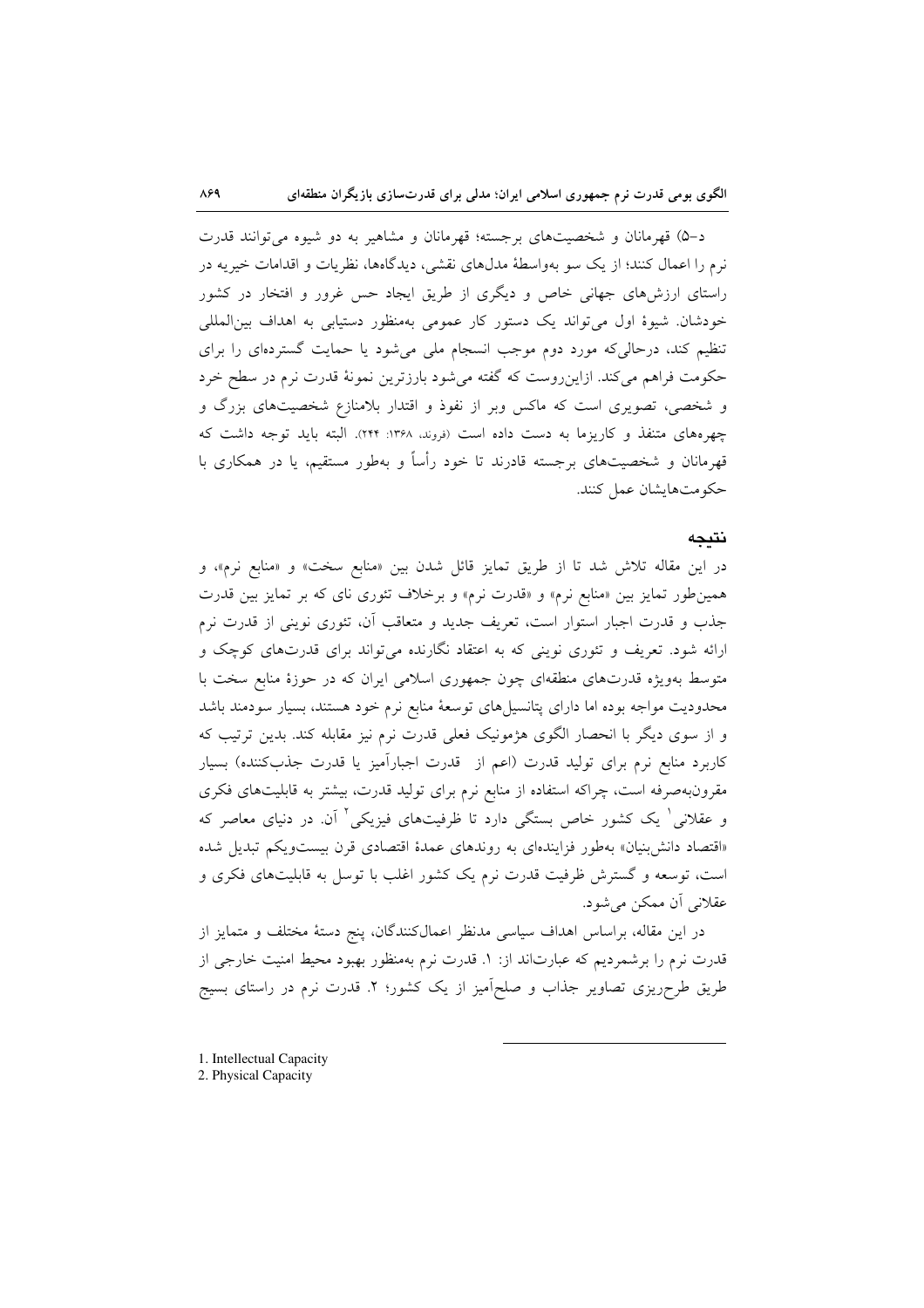حمایت دیگر کشورها در راستای سیاستهای امنیتی و خارجی یک کشور خاص؛ ۳. قدرت نرم پهمنظور دستکاری شیوۀ تفکر و ترجیحات دیگر کشورها؛ ۴. قدرت نرم پهمنظور حفظ اتحاد یک جامعه با مجموعهای از کشورها؛ و ۵. قدرت نرم در راستای افزایش محبوبیت یک رهبر یا افزایش حمایت داخلی از یک حکومت. تقسیمبندی مذکور ازاینرو صورت پذیرفت که طبقهبندی انواع مختلف قدرت نرم بسیار مهم است، چراکه ما را قادر می سازد تا بهگونهای هدفدار و راهبردی تفکر کنیم. بنابراین، «جذاب شدن» ٰ بهعنوان یک هدف و بهخودیخود بر معناست، مگر برای قدرتهای بزرگی چون ایالات متحده که حالت هژمون یا امیراتوری دارند و در پی آناند تا برتری یا هژمونی خود را بدون پرداخت هزینههایی از منابع سختشان حفظ کنند. ازاین رو می توان گفت که برداشت نای از قدرت نرم و متون تولیدشده او در این زمینه، بسیار هژمونیک و مختص قدرتهای بزرگ می باشد. بنابراین تئوری نوین پنج مرحلهای قدرت نرم (شکل ۱) که جهت حرکت از مبانی نرم به سمت تولید قدرت نرم ارائه گردید، از سویی با انحصار فوقالذکر مقابله میکند و از سویی دیگر الگویی ارائه می نماید تا قدرتهای کوچک و متوسطی چون ایران، پتانسیلهای نرم خود را در خدمت اهداف و آرمانهایشان قرار دهند. اما باید توجه داشت که، اگرچه پیشنهاد چارچوبی تئوریک نوین و برخی از انواع استراتژیهای قدرت نرم در این مقاله هنوز بسیار مقدماتی و خام است، اما این امر امکان تفکر کاربردی و استراتژیک دربارهٔ فرایند تولید قدرت نرم را برای ما فراهم کرده و کمک میکند تا از طریق مراحل پنجگانهٔ حرکت از مبانی نرم به سمت تولید قدرت نرم و توسل به این الگوی بومي، مقدمات «توليد قدرت نرم پايدار در قالب عادات اجتماعي»، براي كشورمان فراهم شود.

# منابع و مآخذ

# الف) فارسى

- ۱. جانبیپور، محمد (۱۳۹۱)، دفاع مقدس و قدرت نرم، تهران: انتشارات دانشگاه امام صادق(ع).
- ۲. غرایاق زندی داود (۱۳۸۸)، «چیستی معنا و مفهوم امنیت نرم؛ با مروری بر وجه نرم امنیت جمهوری اسلامی ایران»، فصلنامهٔ مطالعات راهبردی، سال دوازدهم، ش ۳، پاییز، ص ۱۰۸–۸۱.
	- ۳. فروند، ژولین (۱۳۸۲)، جامعهشناسی ماکس وبر، ترجمهٔ عبدالحسین نیک گهر، تهران: نشر توتیا.
	- ۴. لوكس، استيون (١٣٧۵)، قدرت، نگرشي راديكال، ترجمهٔ عماد افروغ، تهران: خدمات فرهنگي رسا.
- ۵. محمدی، یدالله (۱۳۸۹)، «انقلاب اسلامی و نقش تاریخ ساز امام خمینی (ره) در تولید قدرت نرم»، در قدرت و جنگ نرم از نظريه تا عمل، تهران: نشر ساقى.
- ۶. نای، جوزف (۱۳۸۷الف)، قدرت نرم: ابزار موفقیت در سیاست بین|لملل، ترجمهٔ محسن روحانی و مهدی ذوالفقاری، تهران: انتشارات دانشگاه امام صادق (ع).

1. Becoming Attractive